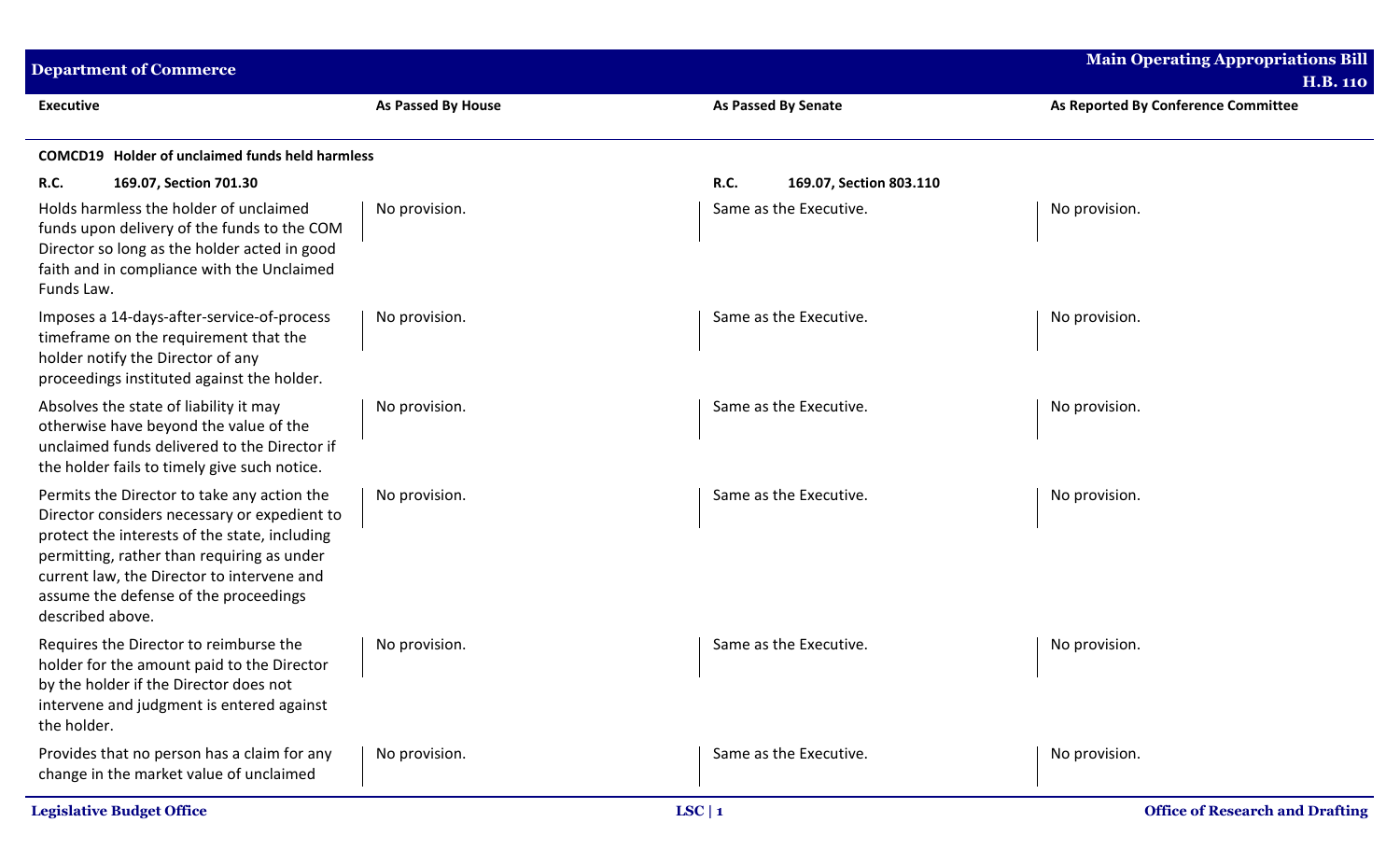| <b>Department of Commerce</b>                                                                                                                                                                                                                                                                                                                                                                |                           |                                       | <b>Main Operating Appropriations Bill</b><br><b>H.B. 110</b> |
|----------------------------------------------------------------------------------------------------------------------------------------------------------------------------------------------------------------------------------------------------------------------------------------------------------------------------------------------------------------------------------------------|---------------------------|---------------------------------------|--------------------------------------------------------------|
| <b>Executive</b>                                                                                                                                                                                                                                                                                                                                                                             | <b>As Passed By House</b> | <b>As Passed By Senate</b>            | As Reported By Conference Committee                          |
| funds occurring after delivery to the state or<br>after sale of such property by the state.                                                                                                                                                                                                                                                                                                  |                           |                                       |                                                              |
| States that the amendment to the provisions<br>of the Unclaimed Funds Law holding a<br>holder harmless following delivery of<br>unclaimed funds to the state is intended to<br>clarify that the Director is not required to<br>hold the holder harmless or intervene on<br>behalf of a holder if the holder failed to act<br>in good faith or in compliance with the<br>Unclaimed Funds Law. | No provision.             | Same as the Executive.                | No provision.                                                |
| <b>Fiscal effect: Potential reduction in defense</b><br>costs incurred by COM.                                                                                                                                                                                                                                                                                                               |                           | Fiscal effect: Same as the Executive. |                                                              |
| <b>COMCD14</b> Unclaimed funds finder agreements                                                                                                                                                                                                                                                                                                                                             |                           |                                       |                                                              |
| 169.13<br><b>R.C.</b><br>Prohibits a person from receiving<br>compensation for, or engaging in any activity<br>for the purpose of, recovering unclaimed<br>funds or the contents of a safe deposit box<br>without first having entered into an<br>agreement with the owner or owner's legal<br>representative that complies with the<br>Unclaimed Funds Law.                                 | No provision.             | No provision.                         | No provision.                                                |
| <b>Fiscal effect: None.</b>                                                                                                                                                                                                                                                                                                                                                                  |                           |                                       |                                                              |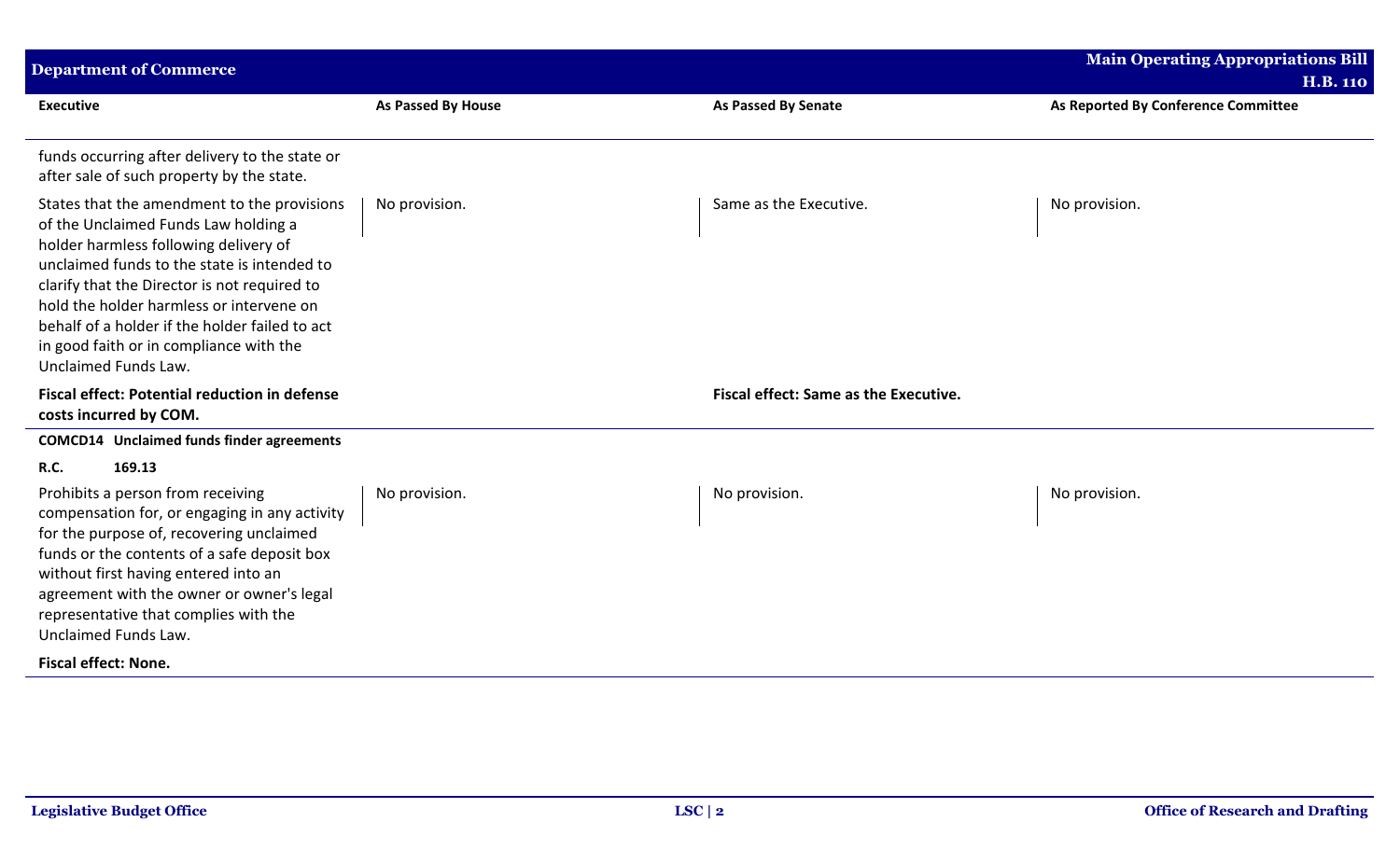| Department of Commerce                                                                                                                                                                                                                                    |                    |                     | <b>Main Operating Appropriations Bill</b><br><b>H.B. 110</b> |
|-----------------------------------------------------------------------------------------------------------------------------------------------------------------------------------------------------------------------------------------------------------|--------------------|---------------------|--------------------------------------------------------------|
| <b>Executive</b>                                                                                                                                                                                                                                          | As Passed By House | As Passed By Senate | As Reported By Conference Committee                          |
| Unclaimed funds small estate affidavit<br>COMCD16                                                                                                                                                                                                         |                    |                     |                                                              |
| <b>R.C.</b><br>169.18                                                                                                                                                                                                                                     |                    |                     |                                                              |
| Creates an affidavit to allow the heirs or<br>next of kin of a decedent to claim the<br>decedent's unclaimed funds without<br>requiring letters testamentary or letters of<br>administration to be issued upon the estate.                                | No provision.      | No provision.       | No provision.                                                |
| Fiscal effect: Potentially could increase the<br>number of claims filed under the Unclaimed<br>Funds Law, and most likely affects smaller<br>claims. Claims are paid from DPF Fund 5430<br>appropriation item 800625, Unclaimed<br><b>Funds - Claims.</b> |                    |                     |                                                              |

**COMCD35 Banks Fund conversion to a custodial fund**

## **R.C. 1121.30, 1121.29**

No provision. No provision. And the Moscouries of the Banks Fund from a state in the Banks Fund from a state treasury fund to a custodial fund. Requires the Treasurer of State to disburse money from the fund upon order of the Superintendent of Financial Institutions, and requires the disbursements be used to defray the administrative costs of the Division of Financial Institutions.

> **Fiscal effect: This would allow for the Division of Financial Institutions to use the Banks Fund (Fund 5440) without legislative appropriation. Fund 5440 is used to cover the cost of overseeing state-chartered financial institutions.**

No provision.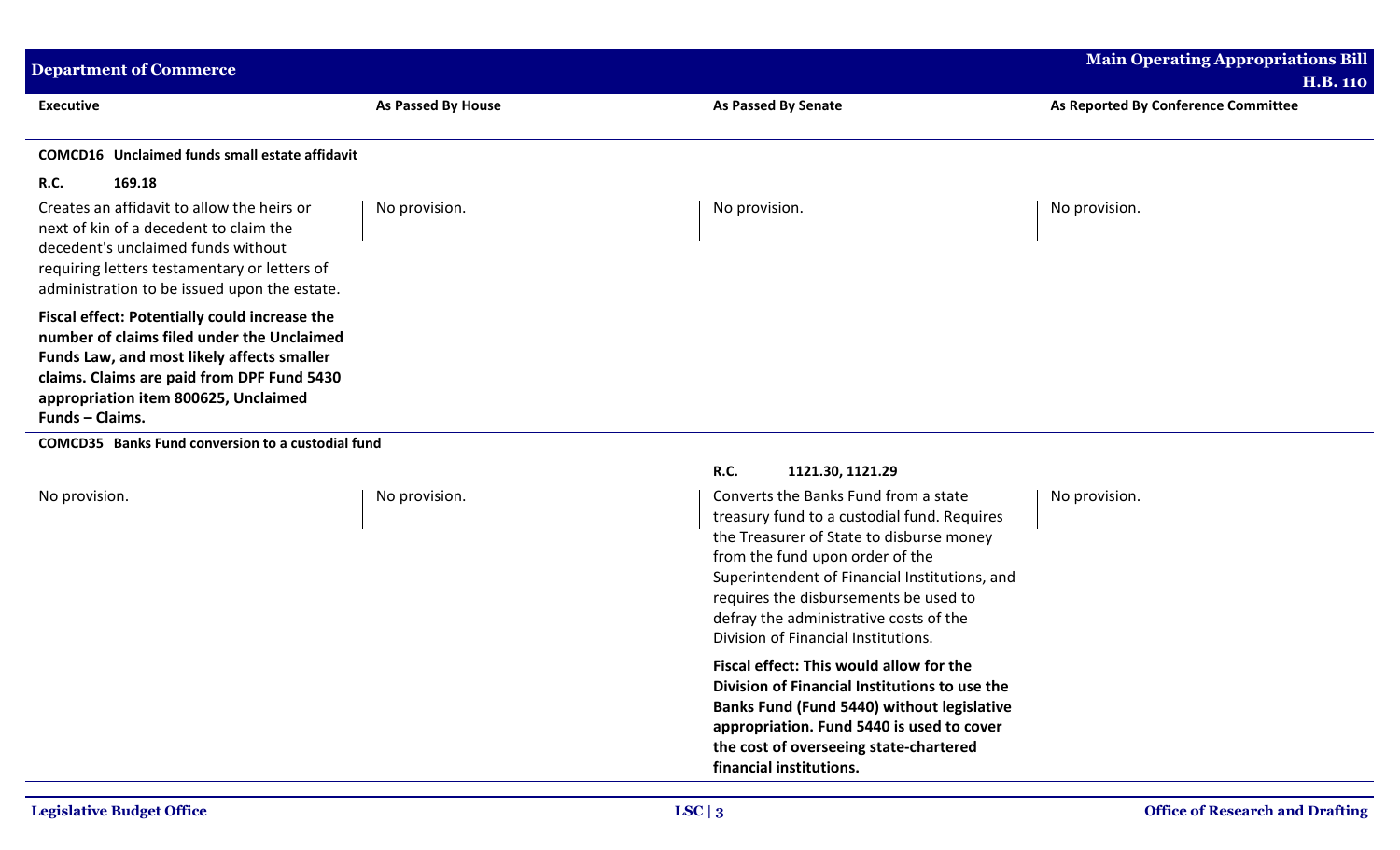| <b>Department of Commerce</b>                                                                                                                                                                                                                                                                                                                                                        |                                                                                                                                                               |                                                                         | <b>Main Operating Appropriations Bill</b><br><b>H.B. 110</b>     |
|--------------------------------------------------------------------------------------------------------------------------------------------------------------------------------------------------------------------------------------------------------------------------------------------------------------------------------------------------------------------------------------|---------------------------------------------------------------------------------------------------------------------------------------------------------------|-------------------------------------------------------------------------|------------------------------------------------------------------|
| <b>Executive</b>                                                                                                                                                                                                                                                                                                                                                                     | As Passed By House                                                                                                                                            | <b>As Passed By Senate</b>                                              | As Reported By Conference Committee                              |
| <b>COMCD18</b> Residential Mortgage Lending Act fee increase                                                                                                                                                                                                                                                                                                                         |                                                                                                                                                               |                                                                         |                                                                  |
| <b>R.C.</b><br>1322.09, 1322.10, 1322.20, 1322.21<br>Increases from \$500 to \$750 the initial<br>registration and renewal fee for mortgage<br>brokers, lenders, and servicers for each<br>office maintained by the registrant.<br>Increases from \$100 to \$150 the late fee for<br>renewal for each registered office<br>maintained by a mortgage broker, lender,<br>and servicer. | <b>R.C.</b><br>1322.09, 1322.10, 1322.20, 1322.21<br>Same as the Executive, but reduces the<br>increase in initial registration and renewal<br>fees to \$700. | <b>R.C.</b><br>1322.09, 1322.10, 1322.20, 1322.21<br>Same as the House. | R.C.<br>1322.09, 1322.10, 1322.20, 1322.21<br>Same as the House. |
| Increases from \$150 to \$250 the initial<br>license and renewal fee for mortgage loan<br>originators. Increases from \$100 to \$150 the<br>late renewal fee for mortgage loan<br>originators.                                                                                                                                                                                       | Same as the Executive, but reduces the<br>increase in initial license and renewal fees to<br>\$200.                                                           | Same as the House.                                                      | Same as the House.                                               |
| Authorizes the Superintendent of Financial<br>Institutions to charge an additional<br>assessment for renewal fees for mortgage<br>brokers, lenders, servicers, and mortgage<br>loan originators if the amount billed under<br>the statute are less than the estimated<br>expenditures for the following fiscal year.                                                                 | No provision.                                                                                                                                                 | No provision.                                                           | No provision.                                                    |
| Fiscal effect: Increases revenue deposited<br>into the Consumer Finance Fund (Fund<br>5530). The estimated gain is \$1.9 million<br>annually.                                                                                                                                                                                                                                        | Fiscal effect: Same as the Executive, except<br>with a smaller gain in revenue for Fund<br>5530.                                                              | Fiscal effect: Same as the House.                                       | Fiscal effect: Same as the House.                                |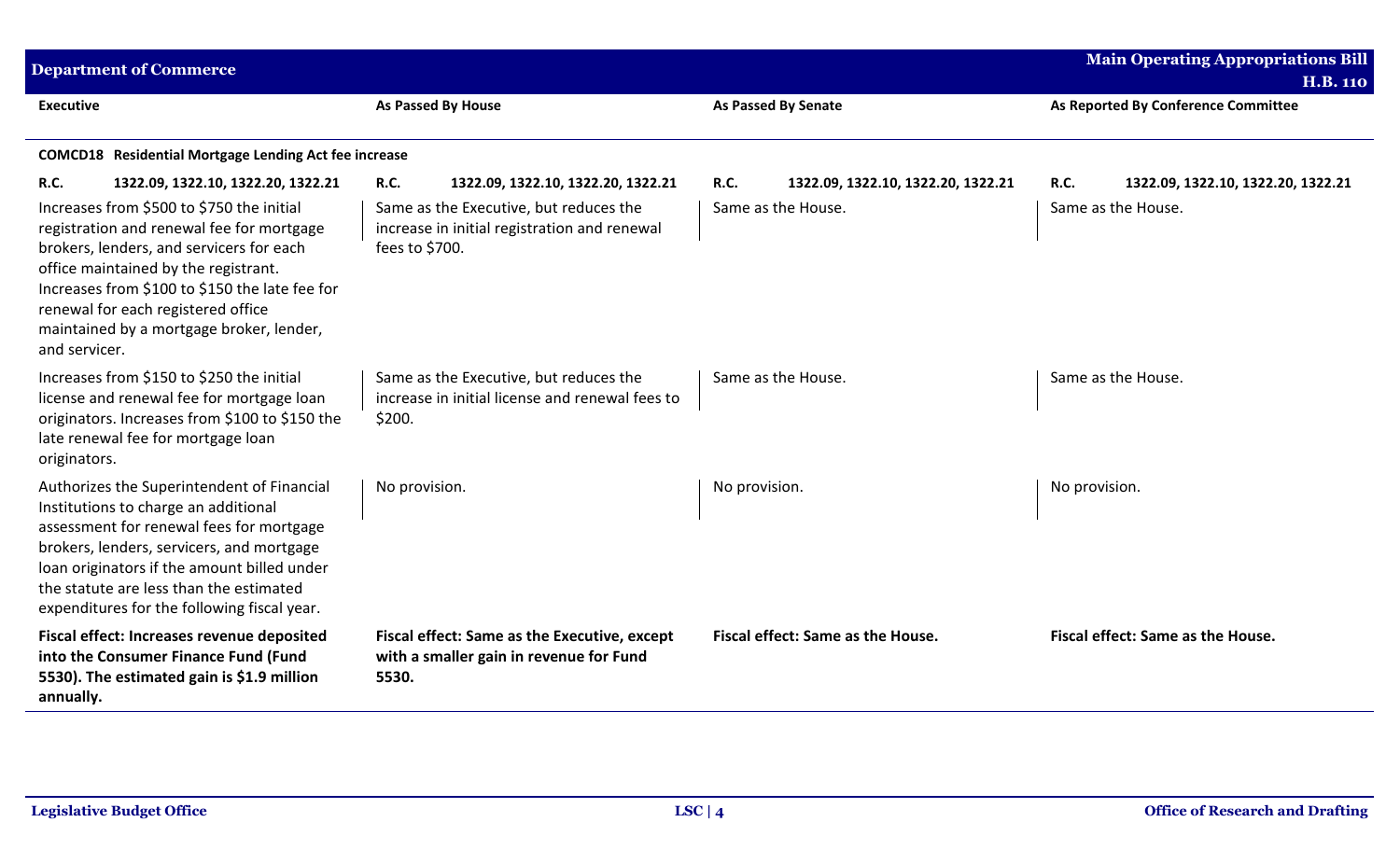|                  | <b>Department of Commerce</b>                                                                                                                                                                                                                                                                                                                                                                    |                           |                                          |             |                                          |      | <b>Main Operating Appropriations Bill</b>              |
|------------------|--------------------------------------------------------------------------------------------------------------------------------------------------------------------------------------------------------------------------------------------------------------------------------------------------------------------------------------------------------------------------------------------------|---------------------------|------------------------------------------|-------------|------------------------------------------|------|--------------------------------------------------------|
| <b>Executive</b> |                                                                                                                                                                                                                                                                                                                                                                                                  | <b>As Passed By House</b> |                                          |             | <b>As Passed By Senate</b>               |      | <b>H.B. 110</b><br>As Reported By Conference Committee |
|                  |                                                                                                                                                                                                                                                                                                                                                                                                  |                           |                                          |             |                                          |      |                                                        |
| <b>COMCD5</b>    | <b>Ohio Investor Recovery Fund</b>                                                                                                                                                                                                                                                                                                                                                               |                           |                                          |             |                                          |      |                                                        |
| R.C.             | 1707.47, 1707.471, and Section<br>243.30                                                                                                                                                                                                                                                                                                                                                         | R.C.                      | 1707.47, 1707.471, and Section<br>243.30 | <b>R.C.</b> | 1707.47, 1707.471, and Section<br>243.30 | R.C. | 1707.47, 1707.471, and Section<br>243.30               |
| Division.        | Establishes the Ohio Investor Recovery Fund<br>(Fund 5XK0) for victims of securities fraud<br>that have not received restitution from the<br>person that committed the violation<br>pursuant to a final order issued by COM's<br>Division of Securities or a final court order in<br>civil or criminal proceeding initiated by the                                                               |                           | Same as the Executive.                   |             | Same as the Executive.                   |      | Same as the Executive.                                 |
|                  | Requires the Division to adopt rules<br>necessary to administer Fund 5XK0,<br>including rules governing the processes for<br>both of the following: (1) reviewing<br>applications for restitution assistance<br>awards, and (2) suspending awards or<br>making a prorated payment of awards when<br>the fund balance approaches or reaches a<br>balance below \$250,000.                         |                           | Same as the Executive.                   |             | Same as the Executive.                   |      | Same as the Executive.                                 |
|                  | Requires Fund 5XK0 to consist of cash<br>transfers from the Division of Securities<br>Fund (Fund 5500) and limits the cash<br>transfers to not more than \$2.5 million in<br>any fiscal year. Specifies the maximum<br>award from Fund 5XK0 for each claimant is<br>the lesser of \$25,000 or 25% of the amount<br>of monetary injury suffered by the victim as<br>specified in the final order. |                           | Same as the Executive.                   |             | Same as the Executive.                   |      | Same as the Executive.                                 |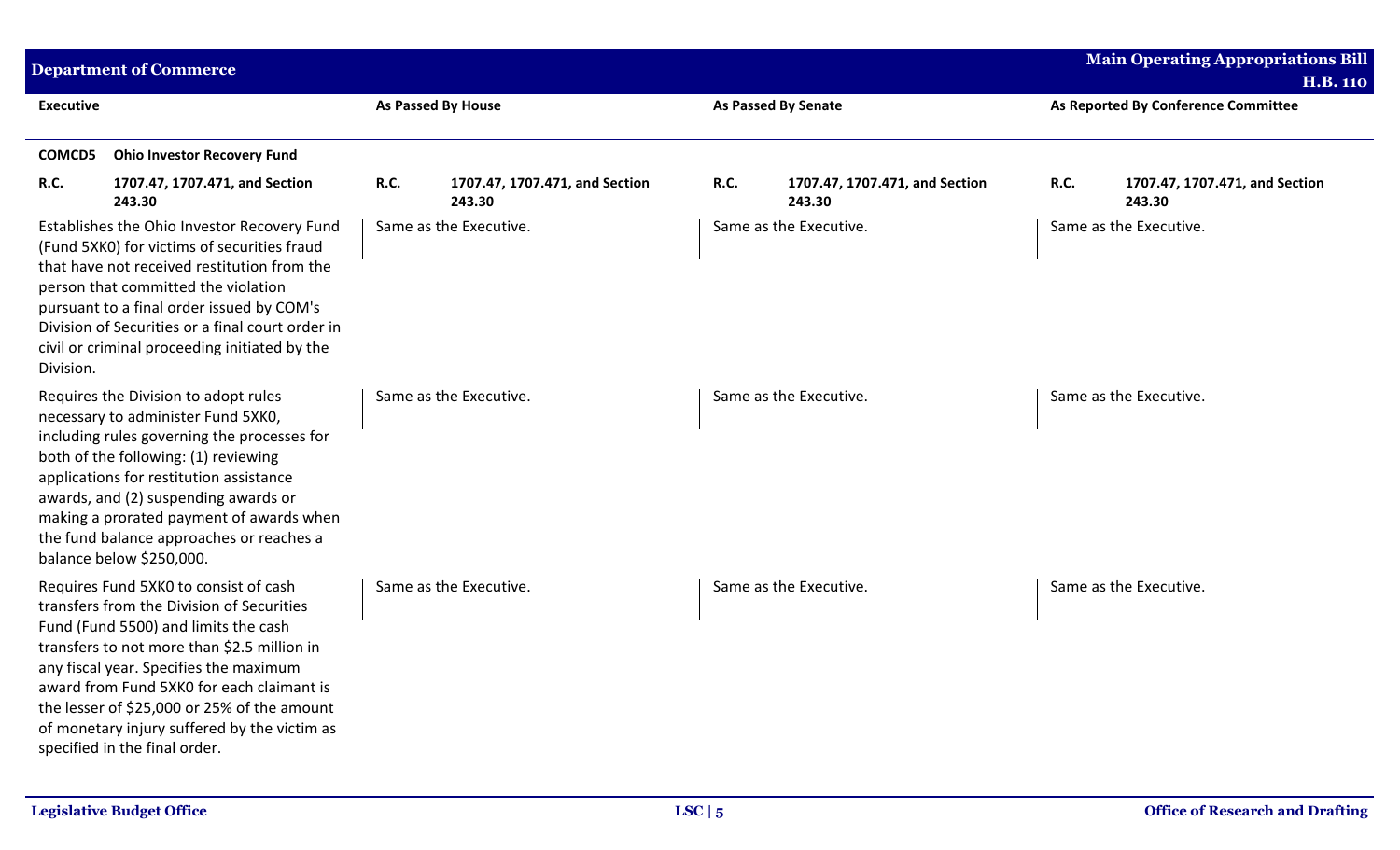| <b>Department of Commerce</b>                                                                                                                                                                                                                                                                                                                                                                  |                                       |                                       | <b>Main Operating Appropriations Bill</b><br><b>H.B. 110</b> |
|------------------------------------------------------------------------------------------------------------------------------------------------------------------------------------------------------------------------------------------------------------------------------------------------------------------------------------------------------------------------------------------------|---------------------------------------|---------------------------------------|--------------------------------------------------------------|
| <b>Executive</b>                                                                                                                                                                                                                                                                                                                                                                               | As Passed By House                    | <b>As Passed By Senate</b>            | As Reported By Conference Committee                          |
| Subrogates the state to the rights of a<br>person awarded restitution assistance from<br>Fund 5XK0.                                                                                                                                                                                                                                                                                            | Same as the Executive.                | Same as the Executive.                | Same as the Executive.                                       |
| Allows the OBM Director, upon request of<br>the COM Director and with Controlling<br>Board approval, to transfer \$2.5 million in<br>both FY 2022 and FY 2023 from Fund 5500<br>to Fund 5XK0.                                                                                                                                                                                                  | Same as the Executive.                | Same as the Executive.                | Same as the Executive.                                       |
| Fiscal effect: Reduces the cash balance in<br><b>Fund 5500.</b>                                                                                                                                                                                                                                                                                                                                | Fiscal effect: Same as the Executive. | Fiscal effect: Same as the Executive. | Fiscal effect: Same as the Executive.                        |
| <b>Elder financial exploitation</b><br>COMCD4                                                                                                                                                                                                                                                                                                                                                  |                                       |                                       |                                                              |
| 1707.49<br><b>R.C.</b>                                                                                                                                                                                                                                                                                                                                                                         | <b>R.C.</b><br>1707.49                | 1707.49<br><b>R.C.</b>                | 1707.49<br><b>R.C.</b>                                       |
| Requires an employee of a securities dealer<br>or investment adviser to report suspected<br>financial exploitation of an account holder<br>(age 60 or older or eligible to receive adult<br>protective services) using the employer's<br>protocols and permits the securities dealer<br>or investment advisor to place a hold on any<br>transaction impacted by the suspected<br>exploitation. | Same as the Executive.                | Same as the Executive.                | Same as the Executive.                                       |
| Defines financial exploitation as either (1)<br>the wrongful or unauthorized taking,<br>withholding, directing, appropriation, or use<br>of money, assets, or property of an eligible<br>adult, or (2) any act or omission by a person,<br>including the use of a power of attorney or<br>guardianship of an eligible adult, to do<br>certain activities.                                      | Same as the Executive.                | Same as the Executive.                | Same as the Executive.                                       |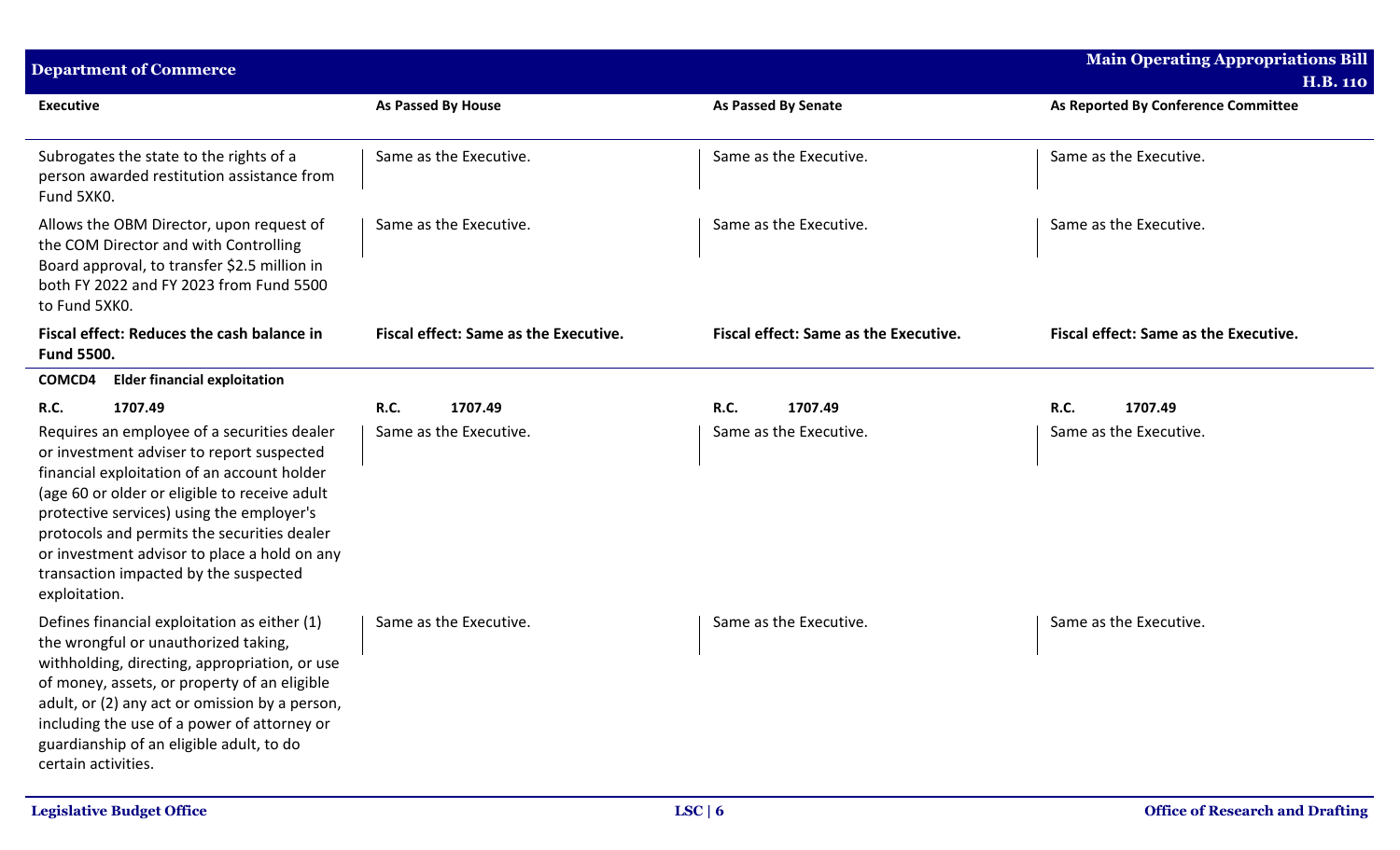|                     | <b>Department of Commerce</b>                                                                                                                                                                                                                                    |      |                                               |             |                                               |             | <b>Main Operating Appropriations Bill</b><br><b>H.B. 110</b> |
|---------------------|------------------------------------------------------------------------------------------------------------------------------------------------------------------------------------------------------------------------------------------------------------------|------|-----------------------------------------------|-------------|-----------------------------------------------|-------------|--------------------------------------------------------------|
| <b>Executive</b>    |                                                                                                                                                                                                                                                                  |      | As Passed By House                            |             | As Passed By Senate                           |             | As Reported By Conference Committee                          |
| services.           | Requires a securities dealer or investment<br>adviser to report any transactional hold<br>placed to COM's Division of Securities and<br>the county department of job and family                                                                                  |      | Same as the Executive.                        |             | Same as the Executive.                        |             | Same as the Executive.                                       |
| transactional hold. | Provides a qualified immunity to a person<br>who in good faith makes a report or places a                                                                                                                                                                        |      | Same as the Executive.                        |             | Same as the Executive.                        |             | Same as the Executive.                                       |
|                     | Considers records made available to a state<br>agency under these provisions to be<br>"investigatory records" and requires records<br>relating to reports and transactional holds to<br>be held for five years.                                                  |      | Same as the Executive.                        |             | Same as the Executive.                        |             | Same as the Executive.                                       |
|                     | <b>Fiscal effect: None.</b>                                                                                                                                                                                                                                      |      | Fiscal effect: Same as the Executive.         |             | Fiscal effect: Same as the Executive.         |             | Fiscal effect: Same as the Executive.                        |
| COMCD9              | <b>Plumbing inspector certification</b>                                                                                                                                                                                                                          |      |                                               |             |                                               |             |                                                              |
| R.C.                | 3703.01, conforming change in R.C.<br>3703.03                                                                                                                                                                                                                    | R.C. | 3703.01, conforming change in R.C.<br>3703.03 | <b>R.C.</b> | 3703.01, conforming change in R.C.<br>3703.03 | <b>R.C.</b> | 3703.01, conforming change in R.C.<br>3703.03                |
|                     | Removes certification of plumbing<br>inspectors from COM's Division of Industrial<br>Compliance's responsibility and authority<br>but retains the Board of Building Standard's<br>plumbing inspector certification.                                              |      | Same as the Executive.                        |             | Same as the Executive.                        |             | Same as the Executive.                                       |
|                     | Eliminates prohibitions on boards of health<br>that do not employ certified plumbing<br>inspectors from inspecting plumbing or<br>collecting fees for inspecting plumbing and<br>contracting with other boards of health to<br>inspect plumbing on their behalf. |      | Same as the Executive.                        |             | Same as the Executive.                        |             | Same as the Executive.                                       |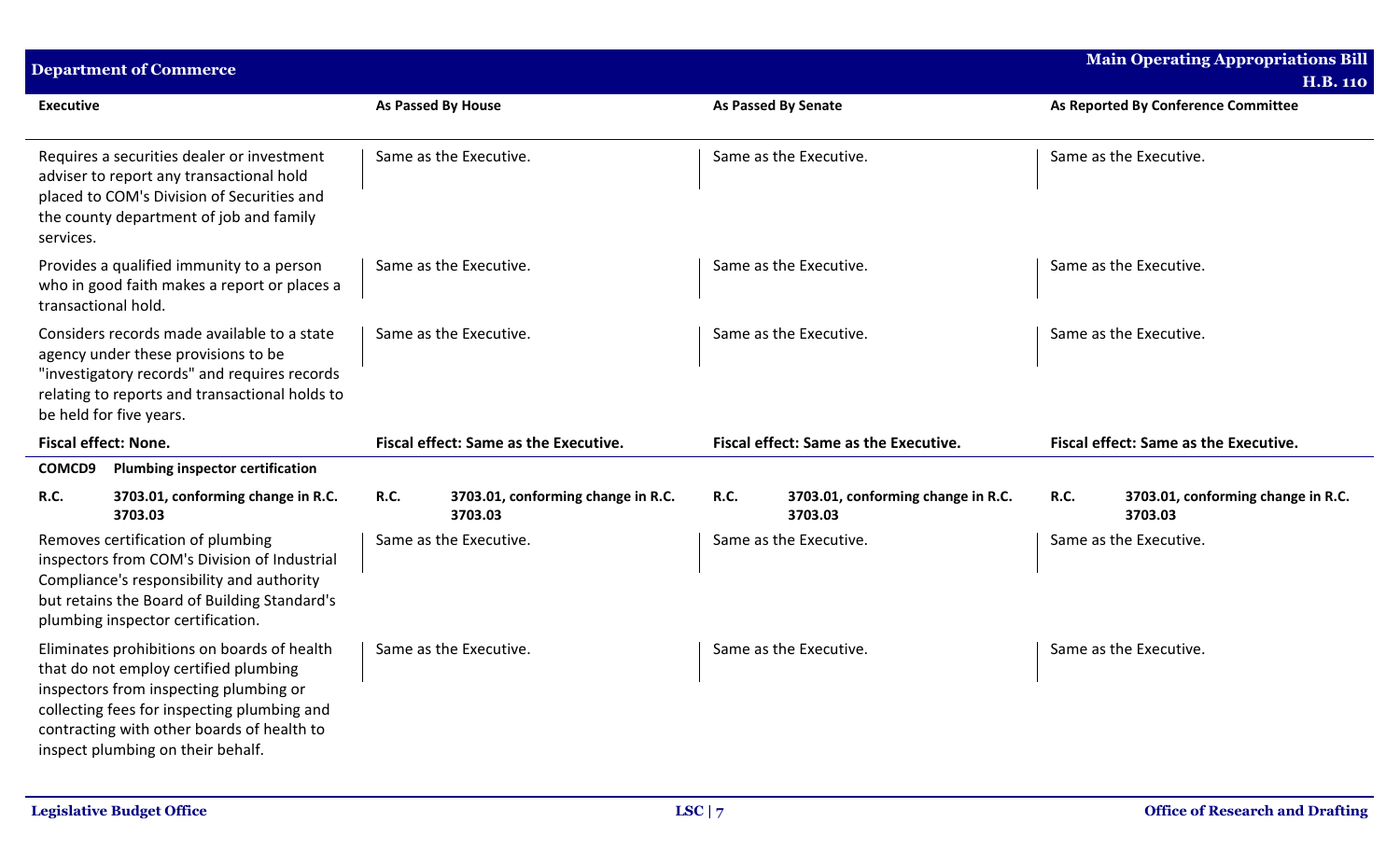| <b>Department of Commerce</b>                                                                                                                                                                                                                                                                                  |                                              |                                              | <b>Main Operating Appropriations Bill</b>    |
|----------------------------------------------------------------------------------------------------------------------------------------------------------------------------------------------------------------------------------------------------------------------------------------------------------------|----------------------------------------------|----------------------------------------------|----------------------------------------------|
|                                                                                                                                                                                                                                                                                                                |                                              |                                              | <b>H.B. 110</b>                              |
| <b>Executive</b>                                                                                                                                                                                                                                                                                               | As Passed By House                           | <b>As Passed By Senate</b>                   | As Reported By Conference Committee          |
| <b>Fiscal effect: Eliminating the double</b><br>certification for some plumbing inspectors<br>will reduce revenue deposited into the<br><b>Industrial Compliance Operating Fund</b><br>(Fund 5560). The certification fee is \$100<br>for the initial certification and \$60 for the<br>renewal certification. | <b>Fiscal effect: Same as the Executive.</b> | <b>Fiscal effect: Same as the Executive.</b> | <b>Fiscal effect: Same as the Executive.</b> |
| Sale of second-hand bedding and toys<br><b>COMCD3</b>                                                                                                                                                                                                                                                          |                                              |                                              |                                              |
| <b>R.C.</b><br>3713.02                                                                                                                                                                                                                                                                                         | <b>R.C.</b><br>3713.02                       |                                              | <b>R.C.</b><br>3713.02                       |
| Requires any person or entity wishing to sell<br>second-hand bedding or used toys to<br>register with the Superintendent of<br>Industrial Compliance within COM.                                                                                                                                               | Same as the Executive.                       | No provision.                                | Same as the Executive.                       |
| Fiscal effect: None. According to COM, this<br>is a technical change. The registration fee<br>(\$50) is deposited into the Industrial<br><b>Compliance Operating Fund (Fund 5560).</b>                                                                                                                         | <b>Fiscal effect: Same as the Executive.</b> |                                              | Fiscal effect: Same as the Executive.        |
| <b>COMCD12</b> Small Government Fire Department Services Revolving Loan Fund                                                                                                                                                                                                                                   |                                              |                                              |                                              |
| R.C.<br>3737.17, Section 243.30                                                                                                                                                                                                                                                                                | <b>R.C.</b><br>3737.17, Section 243.30       | <b>R.C.</b><br>3737.17, Section 243.30       | R.C.<br>3737.17, Section 243.30              |
| Permits the OBM Director, after certification<br>of the COM Director, to transfer funds from<br>the State Fire Marshal Fund (Fund 5460) to<br>the Small Government Fire Department<br>Services Revolving Loan Fund (Fund 5F10), if<br>additional resources are needed.                                         | Same as the Executive.                       | Same as the Executive.                       | Same as the Executive.                       |
| Specifies that certified amount cannot<br>exceed the amount appropriated to the<br>program for the biennium period for which<br>the certification is made.                                                                                                                                                     | Same as the Executive.                       | Same as the Executive.                       | Same as the Executive.                       |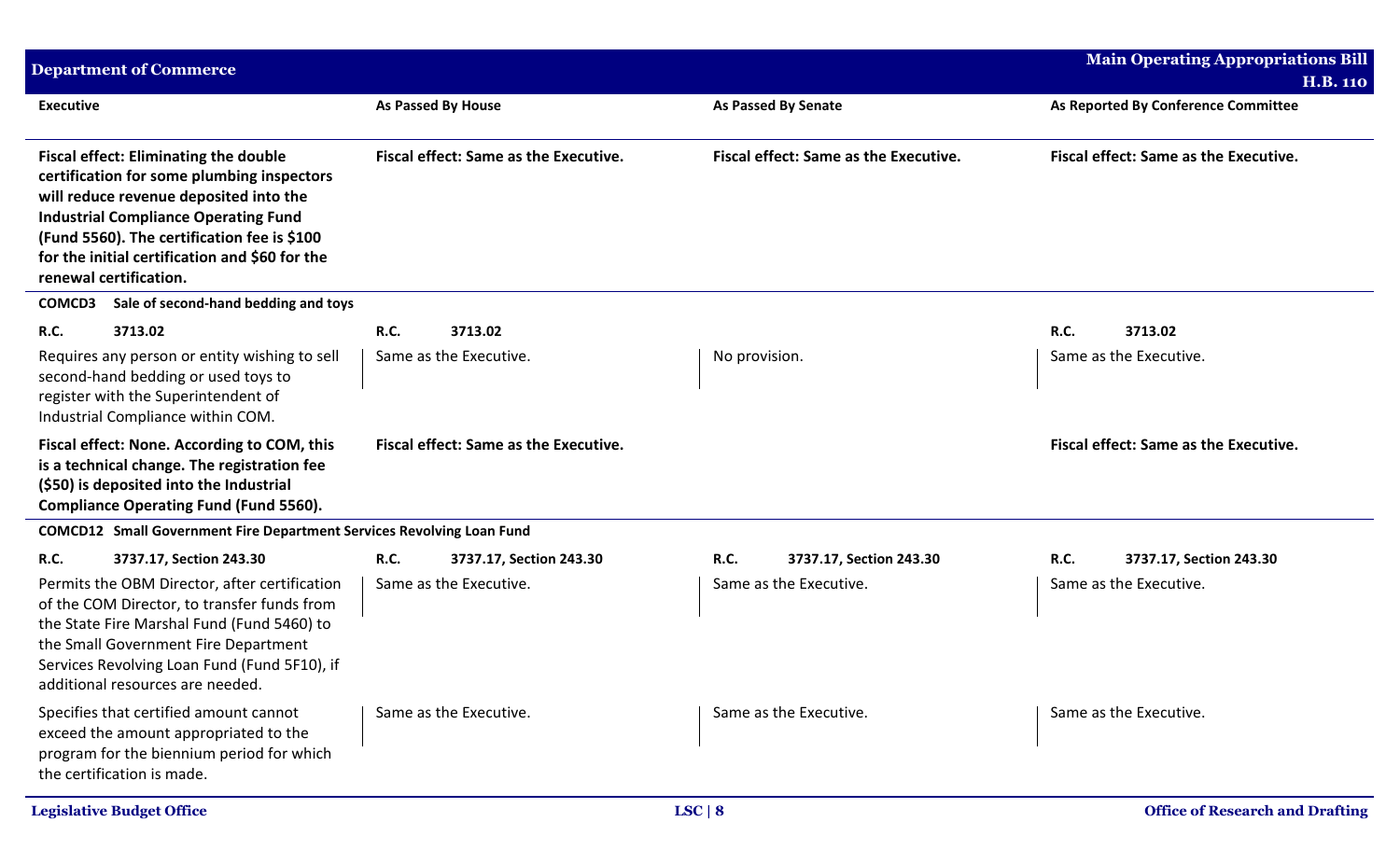| <b>Department of Commerce</b>                                                                                                                                                                                                                                          |                                              |                                              | <b>Main Operating Appropriations Bill</b>    |
|------------------------------------------------------------------------------------------------------------------------------------------------------------------------------------------------------------------------------------------------------------------------|----------------------------------------------|----------------------------------------------|----------------------------------------------|
|                                                                                                                                                                                                                                                                        |                                              |                                              | <b>H.B. 110</b>                              |
| <b>Executive</b>                                                                                                                                                                                                                                                       | As Passed By House                           | <b>As Passed By Senate</b>                   | As Reported By Conference Committee          |
| Allows the OBM Director, upon the request<br>of the COM Director and Controlling Board<br>approval, to transfer up to \$600,000 in cash<br>from Fund 5460 to Fund 5F10 during the<br>biennium.                                                                         | Same as the Executive.                       | Same as the Executive.                       | Same as the Executive.                       |
| <b>COMCD11</b> Self-service gas stations                                                                                                                                                                                                                               |                                              |                                              |                                              |
| 3741.14<br>R.C.                                                                                                                                                                                                                                                        | <b>R.C.</b><br>3741.14                       | R.C.<br>3741.14                              | R.C.<br>3741.14                              |
| Requires self-service gas stations to comply<br>with the most recent version of National Fire<br><b>Protection Association Standard Number</b><br>30A, as incorporated into the State Fire<br>Code, instead of the outdated version 30A-<br>1990 cited in current law. | Same as the Executive.                       | Same as the Executive.                       | Same as the Executive.                       |
| <b>Fiscal effect: None.</b>                                                                                                                                                                                                                                            | <b>Fiscal effect: Same as the Executive.</b> | <b>Fiscal effect: Same as the Executive.</b> | <b>Fiscal effect: Same as the Executive.</b> |
| <b>COMCD10</b> Building inspection fee adoption                                                                                                                                                                                                                        |                                              |                                              |                                              |
| R.C.<br>3791.07                                                                                                                                                                                                                                                        | <b>R.C.</b><br>3791.07                       |                                              | R.C.<br>3791.07                              |
| Transfers the authority to establish fees for<br>inspections carried out by the Division of<br>Industrial Compliance from the Board of<br>Building Standards to the Superintendent of<br>Industrial Compliance.                                                        | Same as the Executive.                       | No provision.                                | Same as the Executive.                       |
| <b>Fiscal effect: Uncertain.</b>                                                                                                                                                                                                                                       | <b>Fiscal effect: Same as the Executive.</b> |                                              | Fiscal effect: Same as the Executive.        |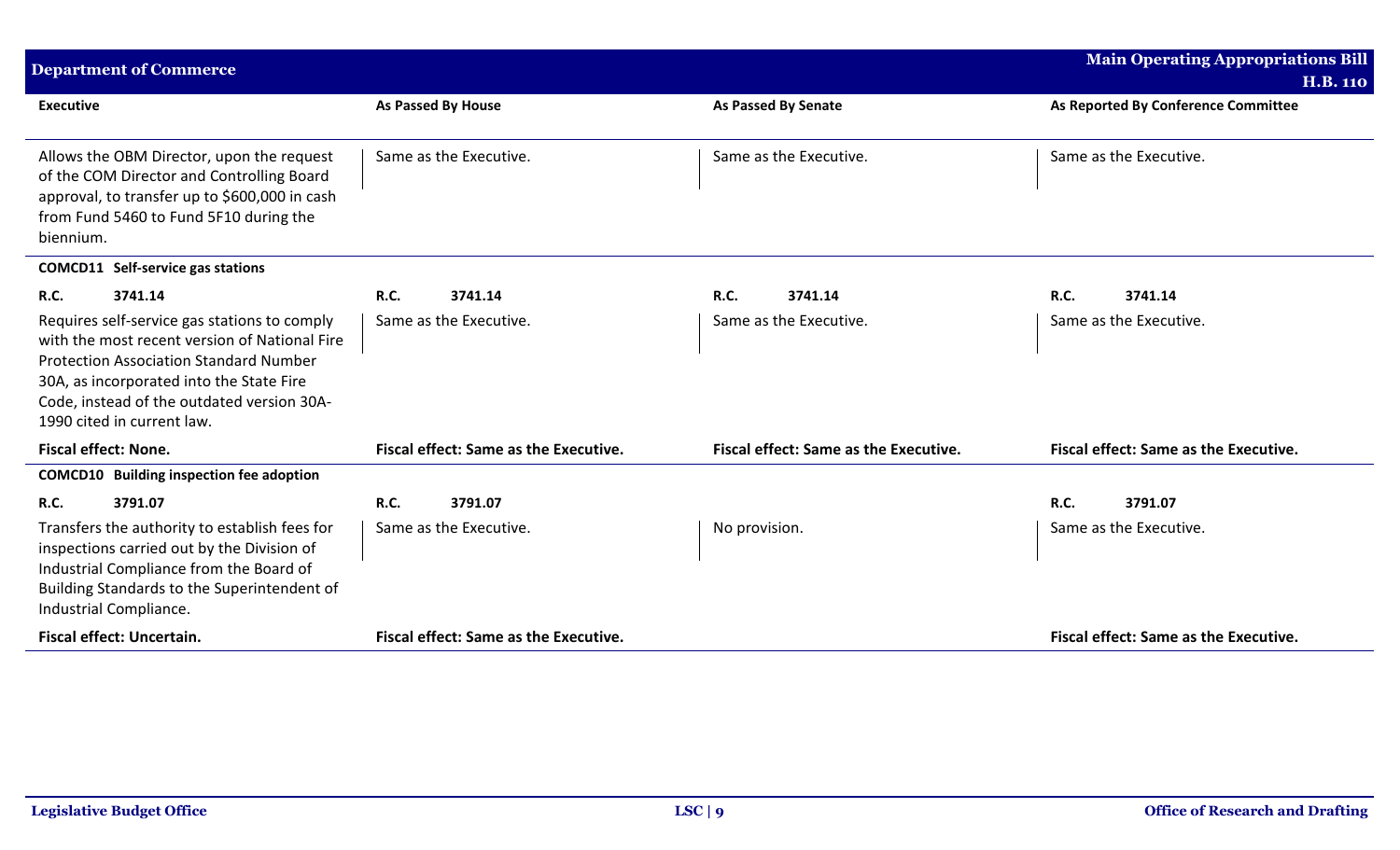| <b>Department of Commerce</b>                                                                                                                                                                                                                          |                                                                                                                                                                                                                                                                                                                                                                                                                                                                                |                                              | <b>Main Operating Appropriations Bill</b>                                                                                   |
|--------------------------------------------------------------------------------------------------------------------------------------------------------------------------------------------------------------------------------------------------------|--------------------------------------------------------------------------------------------------------------------------------------------------------------------------------------------------------------------------------------------------------------------------------------------------------------------------------------------------------------------------------------------------------------------------------------------------------------------------------|----------------------------------------------|-----------------------------------------------------------------------------------------------------------------------------|
| <b>Executive</b>                                                                                                                                                                                                                                       | As Passed By House                                                                                                                                                                                                                                                                                                                                                                                                                                                             | <b>As Passed By Senate</b>                   | <b>H.B. 110</b><br>As Reported By Conference Committee                                                                      |
| <b>COMCD13</b> Fire investigation                                                                                                                                                                                                                      |                                                                                                                                                                                                                                                                                                                                                                                                                                                                                |                                              |                                                                                                                             |
| <b>R.C.</b><br>3929.87                                                                                                                                                                                                                                 | 3929.87<br><b>R.C.</b>                                                                                                                                                                                                                                                                                                                                                                                                                                                         | <b>R.C.</b><br>3929.87                       | 3929.87<br><b>R.C.</b>                                                                                                      |
| Specifies that when conducting an arson<br>investigation as required by law, the State<br>Fire Marshal or other authorized person<br>must do so "to the extent practicable and in<br>a manner consistent with accepted<br>standards of investigation." | Same as the Executive.                                                                                                                                                                                                                                                                                                                                                                                                                                                         | Same as the Executive.                       | Same as the Executive.                                                                                                      |
| <b>Fiscal effect: None.</b>                                                                                                                                                                                                                            | Fiscal effect: Same as the Executive.                                                                                                                                                                                                                                                                                                                                                                                                                                          | <b>Fiscal effect: Same as the Executive.</b> | Fiscal effect: Same as the Executive.                                                                                       |
| <b>COMCD27</b> Historical boiler licenses<br>No provision.                                                                                                                                                                                             | <b>R.C.</b><br>4104.32, 4104.33, 4104.34, 4104.35,<br>4104.36, 4104.37; Sections 741.10<br>and 741.11<br>Re-establishes the seven-member Historical<br>Boiler Licensing Board and reconfers on it                                                                                                                                                                                                                                                                              | No provision.                                | <b>R.C.</b><br>4104.32, 4104.33, 4104.34, 4104.35,<br>4104.36, 4104.37; Sections 741.10<br>and 741.11<br>Same as the House. |
|                                                                                                                                                                                                                                                        | the responsibility for issuing certificates of<br>operation and licenses for operators of<br>historical boilers that existed before H.B.<br>442 of the 133rd G.A., which eliminated the<br>historical boiler operator's license and the<br>Board and transferred its non-licensing<br>duties to the Division of Industrial<br>Compliance. Requires the Division of<br>Industrial Compliance to provide<br>administrative support, office space, and<br>supplies for the Board. |                                              |                                                                                                                             |
| No provision.                                                                                                                                                                                                                                          | Requires the Board to issue a license to a<br>person who held an active license to operate<br>historical boilers in public on April 12, 2021<br>(the effective date of H.B. 442).                                                                                                                                                                                                                                                                                              | No provision.                                | Same as the House.                                                                                                          |
| <b>Legislative Budget Office</b>                                                                                                                                                                                                                       |                                                                                                                                                                                                                                                                                                                                                                                                                                                                                | LSC   10                                     | <b>Office of Research and Drafting</b>                                                                                      |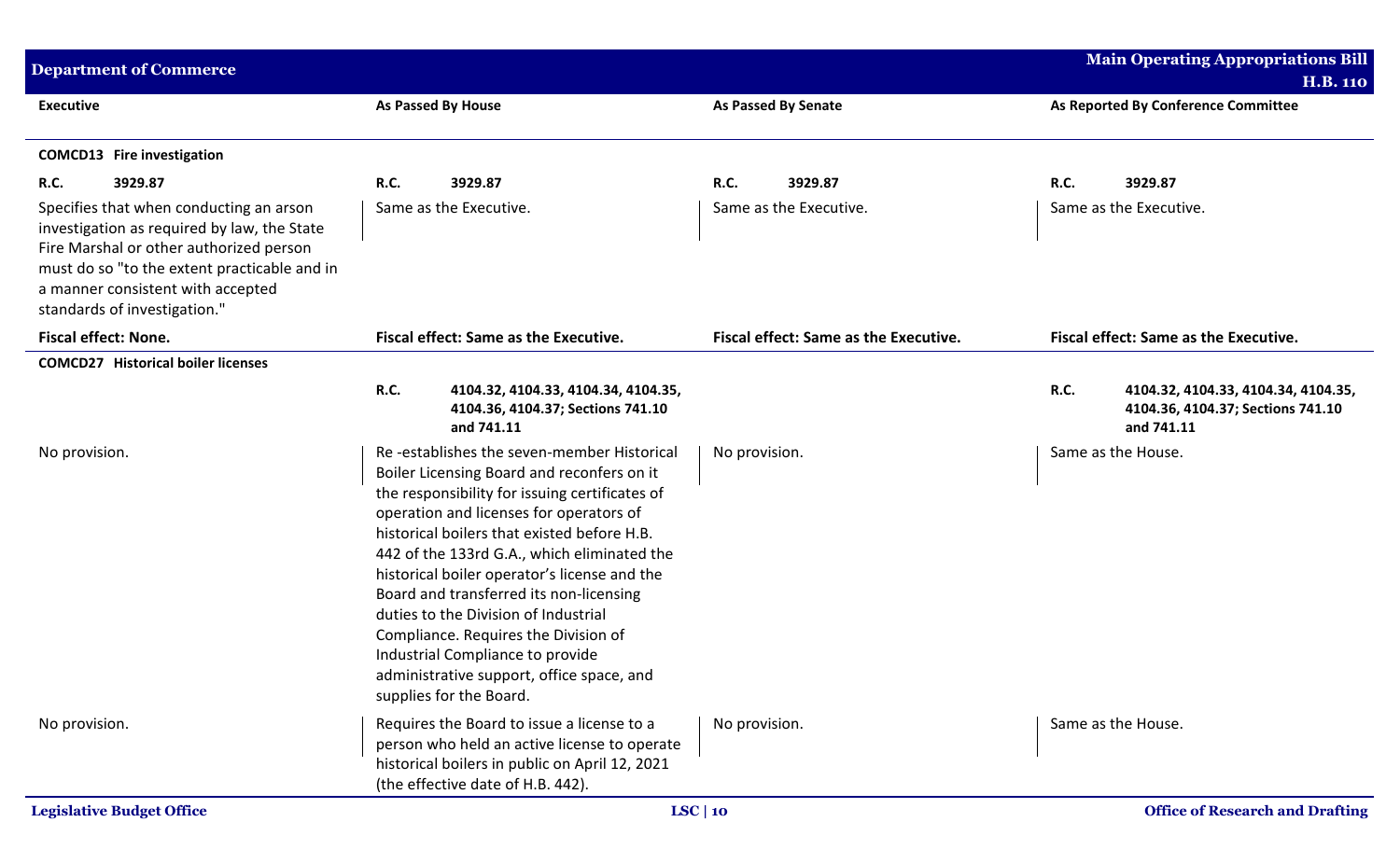| <b>Department of Commerce</b>                                |                                                                                                                                                                                                                                                                                                                                                                                                                                             |                                                                                                                                                                                                                                                                   | <b>Main Operating Appropriations Bill</b> |
|--------------------------------------------------------------|---------------------------------------------------------------------------------------------------------------------------------------------------------------------------------------------------------------------------------------------------------------------------------------------------------------------------------------------------------------------------------------------------------------------------------------------|-------------------------------------------------------------------------------------------------------------------------------------------------------------------------------------------------------------------------------------------------------------------|-------------------------------------------|
|                                                              |                                                                                                                                                                                                                                                                                                                                                                                                                                             |                                                                                                                                                                                                                                                                   | <b>H.B. 110</b>                           |
| <b>Executive</b>                                             | <b>As Passed By House</b>                                                                                                                                                                                                                                                                                                                                                                                                                   | <b>As Passed By Senate</b>                                                                                                                                                                                                                                        | As Reported By Conference Committee       |
|                                                              | Fiscal effect: Potential gain in fee revenue<br>for the Industrial Compliance Operating<br>Fund (Fund 5560) from issuance of the<br>lifetime \$50 historical boiler operator<br>licenses. In FY 2020, COM issued five new<br>licenses. As of February 2021, there were<br>722 active licenses. Also, Fund 5560 could<br>incur a minimal cost to reimburse board<br>member expenses. These expenses<br>amounted to about \$2,700 in FY 2020. |                                                                                                                                                                                                                                                                   | Fiscal effect: Same as the House.         |
| <b>COMCD37</b> Serving containers permitted for use in DORAs |                                                                                                                                                                                                                                                                                                                                                                                                                                             |                                                                                                                                                                                                                                                                   |                                           |
|                                                              |                                                                                                                                                                                                                                                                                                                                                                                                                                             | R.C.<br>4301.82                                                                                                                                                                                                                                                   | R.C.<br>4301.82                           |
| No provision.                                                | No provision.                                                                                                                                                                                                                                                                                                                                                                                                                               | Requires qualified liquor permit holders in<br>designated outdoor refreshment areas<br>(DORAs) to serve beer or intoxicating liquor<br>in plastic bottles or other "non-glass"<br>containers, rather than only in plastic bottles<br>or other plastic containers. | Same as the Senate.                       |
|                                                              |                                                                                                                                                                                                                                                                                                                                                                                                                                             | <b>Fiscal effect: None.</b>                                                                                                                                                                                                                                       | Fiscal effect: Same as the Senate.        |
| COMCD31 B-2a liquor permit changes                           |                                                                                                                                                                                                                                                                                                                                                                                                                                             |                                                                                                                                                                                                                                                                   |                                           |
|                                                              | <b>R.C.</b><br>4303.071                                                                                                                                                                                                                                                                                                                                                                                                                     | R.C.<br>4303.071                                                                                                                                                                                                                                                  | R.C.<br>4303.071                          |
| No provision.                                                | Eliminates the brand owner or U.S. importer<br>of wine and their designated agents from B-<br>2a permit eligibility.                                                                                                                                                                                                                                                                                                                        | Same as the House.                                                                                                                                                                                                                                                | Same as the House.                        |
| No provision.                                                | Expands eligibility for the B-2a permit to a<br>person that manufactures any amount of<br>wine by eliminating both of the following:<br>(1) a requirement that a manufacturer may<br>only produce under 250,000 gallons                                                                                                                                                                                                                     | Same as the House.                                                                                                                                                                                                                                                | Same as the House.                        |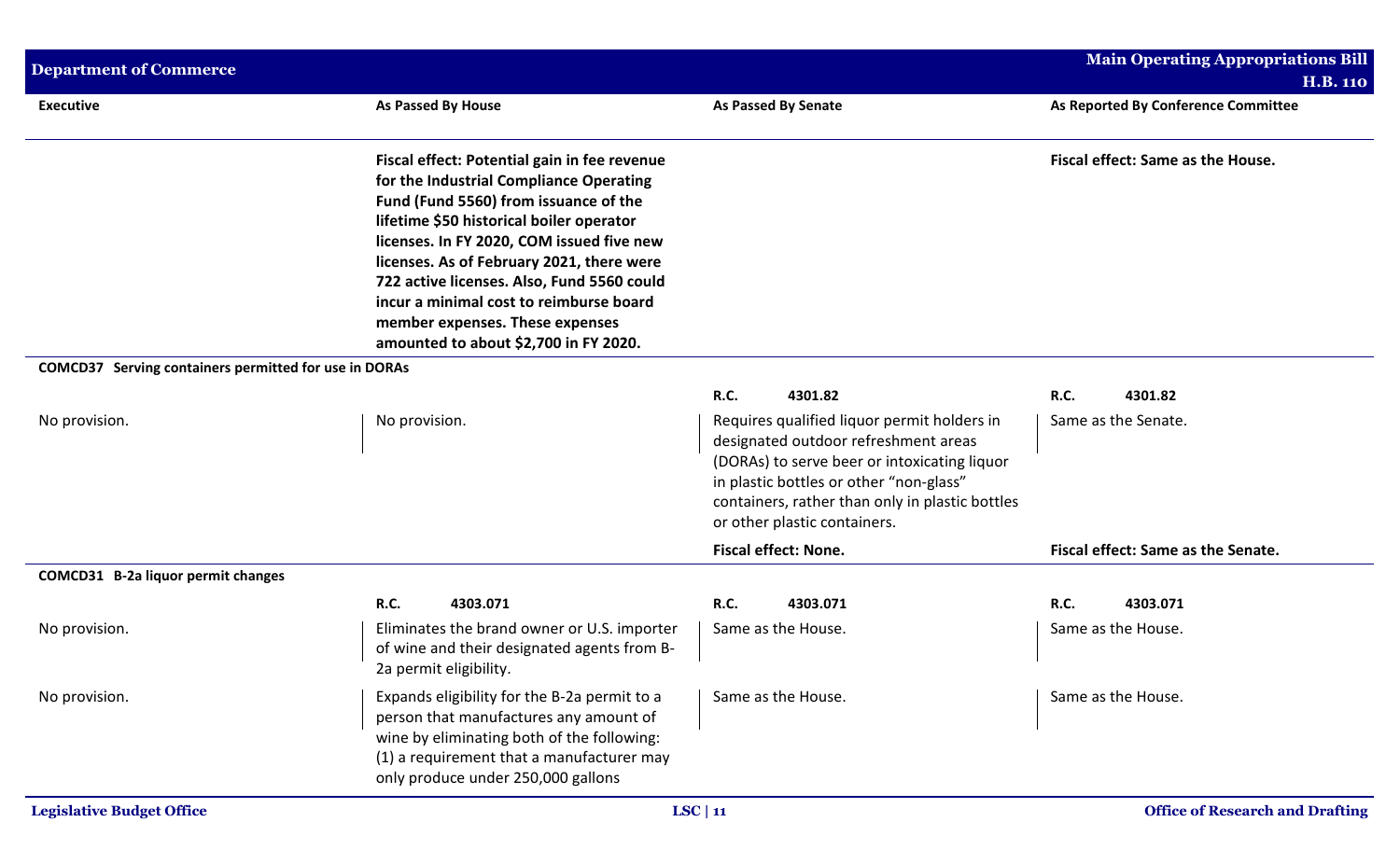| <b>Department of Commerce</b>                                                                                                                                                                                                                                                                                                                                                             |                                                                                                                                                                                                                       |                                              | <b>Main Operating Appropriations Bill</b><br><b>H.B. 110</b> |
|-------------------------------------------------------------------------------------------------------------------------------------------------------------------------------------------------------------------------------------------------------------------------------------------------------------------------------------------------------------------------------------------|-----------------------------------------------------------------------------------------------------------------------------------------------------------------------------------------------------------------------|----------------------------------------------|--------------------------------------------------------------|
| <b>Executive</b>                                                                                                                                                                                                                                                                                                                                                                          | As Passed By House                                                                                                                                                                                                    | <b>As Passed By Senate</b>                   | As Reported By Conference Committee                          |
|                                                                                                                                                                                                                                                                                                                                                                                           | annually, and (2) a requirement that a<br>manufacturer must be eligible for a specified<br>federal tax credit.                                                                                                        |                                              |                                                              |
| No provision.                                                                                                                                                                                                                                                                                                                                                                             | Specifies that a B-2a permit holder may not<br>sell wine that has been assigned an Ohio<br>distribution territory.                                                                                                    | Same as the House.                           | Same as the House.                                           |
|                                                                                                                                                                                                                                                                                                                                                                                           | Fiscal effect: Potential gain in B-2a liquor<br>permit fee deposited into the Undivided<br>Liquor Permit Fund (Fund 7066) or the State<br>Liquor Regulatory Fund (Fund 5PL0). The B-<br>2a liquor permit fee is \$25. | Fiscal effect: Same as the House.            | Fiscal effect: Same as the House.                            |
| COMCD15 D-4 liquor permit - club oaths                                                                                                                                                                                                                                                                                                                                                    |                                                                                                                                                                                                                       |                                              |                                                              |
| <b>R.C.</b><br>4303.17                                                                                                                                                                                                                                                                                                                                                                    | <b>R.C.</b><br>4303.17                                                                                                                                                                                                | <b>R.C.</b><br>4303.17                       | R.C.<br>4303.17                                              |
| Eliminates the requirement that the<br>following submissions required of a club<br>applying to the Division of Liquor Control for<br>a D-4 liquor permit be done under oath: (1)<br>A statement of the organization controlling<br>the club certifying that the club is operated<br>in the interests of a reputable organization,<br>and (2) the roster of the membership of the<br>club. | Same as the Executive.                                                                                                                                                                                                | Same as the Executive.                       | Same as the Executive.                                       |
| <b>Fiscal effect: None.</b>                                                                                                                                                                                                                                                                                                                                                               | <b>Fiscal effect: Same as the Executive.</b>                                                                                                                                                                          | <b>Fiscal effect: Same as the Executive.</b> | <b>Fiscal effect: Same as the Executive.</b>                 |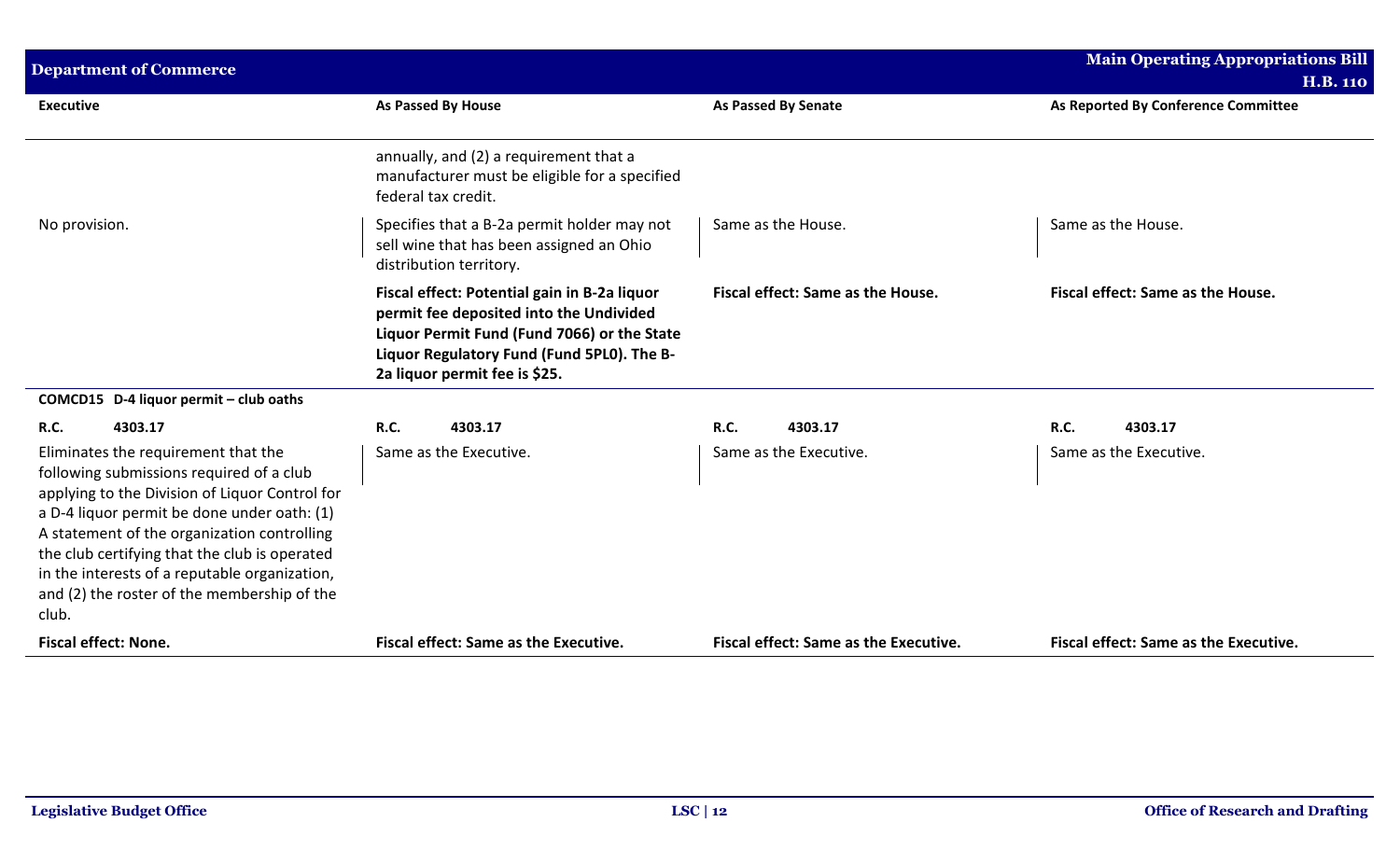| <b>Department of Commerce</b>                                                                                                                                                   |               |                                                                                                                                                                                                                                                                                                                                |               |                                                                                                                                                                         |             | <b>Main Operating Appropriations Bill</b><br><b>H.B. 110</b>                                                                                                                                                                                                   |
|---------------------------------------------------------------------------------------------------------------------------------------------------------------------------------|---------------|--------------------------------------------------------------------------------------------------------------------------------------------------------------------------------------------------------------------------------------------------------------------------------------------------------------------------------|---------------|-------------------------------------------------------------------------------------------------------------------------------------------------------------------------|-------------|----------------------------------------------------------------------------------------------------------------------------------------------------------------------------------------------------------------------------------------------------------------|
| <b>Executive</b>                                                                                                                                                                |               | As Passed By House                                                                                                                                                                                                                                                                                                             |               | <b>As Passed By Senate</b>                                                                                                                                              |             | As Reported By Conference Committee                                                                                                                                                                                                                            |
| COMCD17 To-go cocktails - 2 oz. limitation                                                                                                                                      |               |                                                                                                                                                                                                                                                                                                                                |               |                                                                                                                                                                         |             |                                                                                                                                                                                                                                                                |
| <b>R.C.</b><br>4303.185                                                                                                                                                         |               |                                                                                                                                                                                                                                                                                                                                |               |                                                                                                                                                                         | <b>R.C.</b> | 4303.185                                                                                                                                                                                                                                                       |
| Prohibits a to-go cocktail sold by a liquor<br>permit holder from containing more than<br>two ounces of spirituous liquor (drinks<br>containing more 21% of alcohol by volume). | No provision. |                                                                                                                                                                                                                                                                                                                                | No provision. |                                                                                                                                                                         |             | Replaces the Executive provision with one<br>that specifies that a to-go mixed-beverage<br>(drinks containing no more than 21% alcohol<br>by volume) cannot contain an amount that<br>exceeds the standard mixed beverage sold<br>for on-premises consumption. |
| <b>Fiscal effect: None.</b>                                                                                                                                                     |               |                                                                                                                                                                                                                                                                                                                                |               |                                                                                                                                                                         |             | Fiscal effect: Same as the Executive.                                                                                                                                                                                                                          |
| COMCD28 New S-1 liquor permit created                                                                                                                                           |               |                                                                                                                                                                                                                                                                                                                                |               |                                                                                                                                                                         |             |                                                                                                                                                                                                                                                                |
|                                                                                                                                                                                 | <b>R.C.</b>   | 4303.232, 4301.10, 4301.12,<br>4301.30, 4301.42, 4301.62, 4303.03,<br>4303.031, 4303.2010, 4303.234<br>(renumbered 4303.235), 4303.33,<br>4303.99                                                                                                                                                                              | <b>R.C.</b>   | 4303.232, 4301.10, 4301.12,<br>4301.30, 4301.42, 4301.43,<br>4301.432, 4301.62, 4303.03,<br>4303.031, 4303.2010, 4303.234<br>(renumbered 4303.235), 4303.33,<br>4303.99 | <b>R.C.</b> | 4303.232, 4301.10, 4301.12,<br>4301.30, 4301.42, 4301.43,<br>4301.432, 4301.62, 4303.03,<br>4303.031, 4303.2010, 4303.234<br>(renumbered 4303.235), 4303.33,<br>4303.99                                                                                        |
| No provision.                                                                                                                                                                   |               | Renames the S liquor permit (for sale of<br>wine to personal consumer via mail order)<br>the S-1 permit and eliminates the following<br>from eligibility for the permit: (1) a brand<br>owner or U.S. importer of beer and its<br>designated agent, and (2) a brand owner or<br>U.S. importer of wine or its designated agent. |               | Same as the House.                                                                                                                                                      |             | Same as the House.                                                                                                                                                                                                                                             |
| No provision.                                                                                                                                                                   |               | Expands the eligibility for the S-1 permit to a<br>person (inside or outside Ohio) that<br>manufactures beer.                                                                                                                                                                                                                  |               | Same as the House.                                                                                                                                                      |             | Same as the House.                                                                                                                                                                                                                                             |
| No provision.                                                                                                                                                                   |               | Retains eligibility for the S-1 permit for a<br>person (inside or outside Ohio) that<br>manufactures less than 250,000 gallons of                                                                                                                                                                                              |               | Same as the House.                                                                                                                                                      |             | Same as the House.                                                                                                                                                                                                                                             |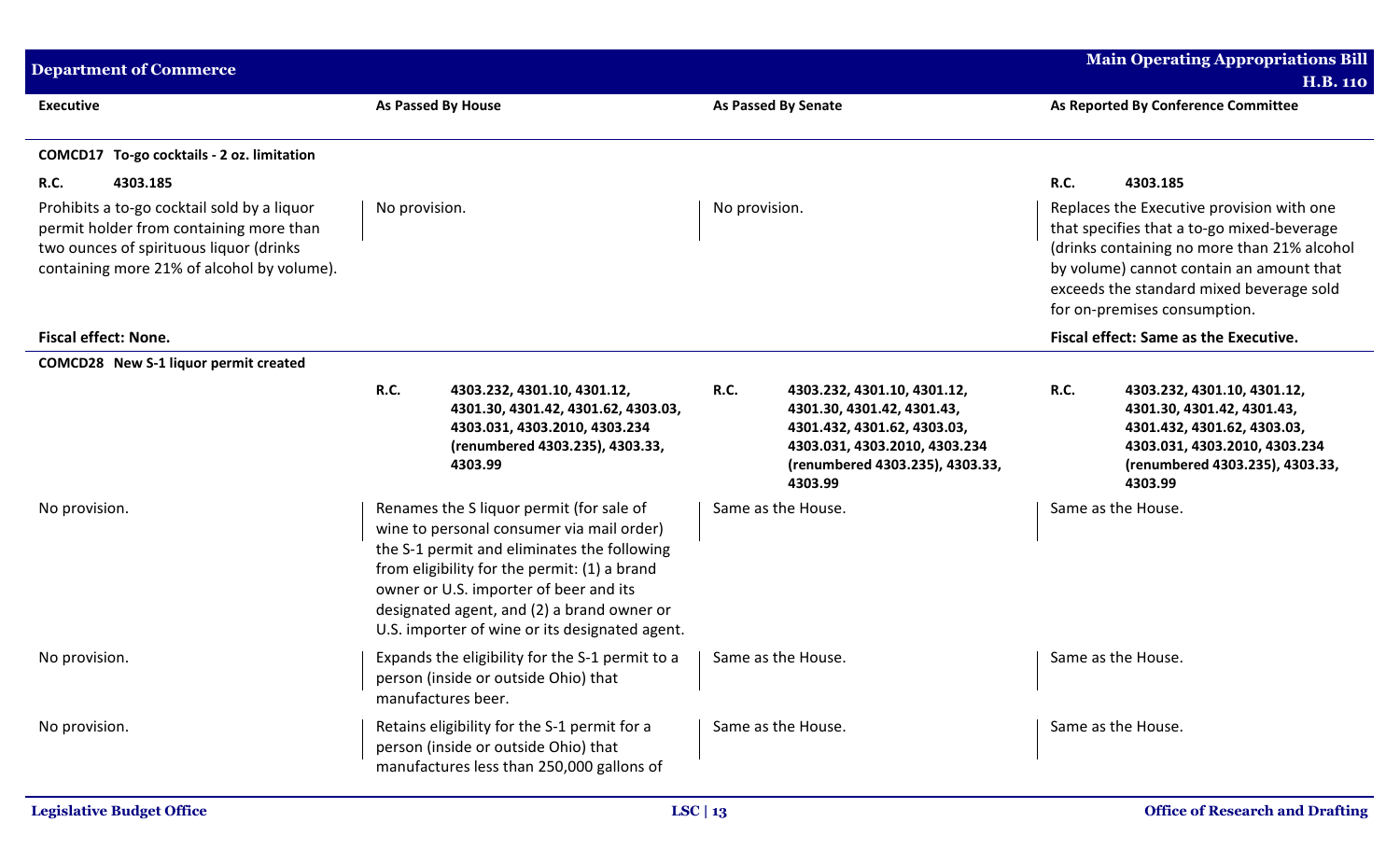| <b>Department of Commerce</b>         |                                                                                                                                                                                                                                                      |                                                                                                                                                                                                                                                                                                                                                                                      | <b>Main Operating Appropriations Bill</b><br><b>H.B. 110</b> |
|---------------------------------------|------------------------------------------------------------------------------------------------------------------------------------------------------------------------------------------------------------------------------------------------------|--------------------------------------------------------------------------------------------------------------------------------------------------------------------------------------------------------------------------------------------------------------------------------------------------------------------------------------------------------------------------------------|--------------------------------------------------------------|
| <b>Executive</b>                      | <b>As Passed By House</b>                                                                                                                                                                                                                            | <b>As Passed By Senate</b>                                                                                                                                                                                                                                                                                                                                                           | As Reported By Conference Committee                          |
|                                       | wine annually, but eliminates the<br>requirement that a wine manufacturer must<br>be eligible for a specified federal tax credit in<br>order to qualify for the S-1 permit.                                                                          |                                                                                                                                                                                                                                                                                                                                                                                      |                                                              |
| No provision.                         | No provision.                                                                                                                                                                                                                                        | Requires S-1 holders to pay the current 30<br>cents per-gallon tax on wine that supports<br>the Ohio Grape Industries Fund. (Current<br>law does not specifically require that S<br>permit holders pay this tax.) Requires S-1<br>permit holders to pay the current additional<br>two cents per-gallon tax on wine. (Current<br>law requires that S permit holders pay this<br>tax.) | Same as the Senate.                                          |
|                                       | Fiscal effect: Potential gain in S-1 liquor<br>permit fee deposited into the Undivided<br>Liquor Permit Fund (Fund 7066) and the<br><b>State Liquor Regulatory Fund (Fund 5LP0).</b><br>The fee for a S-1 liquor permit is \$25.                     | Fiscal effect: Same as the House, but may<br>also result in some additional revenue for<br>the Ohio Grape Industries Fund from<br>current S permit holders that might not<br>have been paying the 30 cents per gallon<br>wine tax.                                                                                                                                                   | Fiscal effect: Same as the Senate.                           |
| COMCD29 New S-2 liquor permit created |                                                                                                                                                                                                                                                      |                                                                                                                                                                                                                                                                                                                                                                                      |                                                              |
|                                       | <b>R.C.</b><br>4303.233                                                                                                                                                                                                                              | <b>R.C.</b><br>4303.233, 4301.43, 4301.432                                                                                                                                                                                                                                                                                                                                           | R.C.<br>4303.233, 4301.43, 4301.432                          |
| No provision.                         | Creates the S-2 liquor permit to be issued to<br>a person (inside or outside Ohio) that<br>manufactures 250,000 gallons or more of<br>wine annually. Authorizes an S-2 permit<br>holder to sell and ship its wine directly to<br>personal consumers. | Same as the House.                                                                                                                                                                                                                                                                                                                                                                   | Same as the House.                                           |
| No provision.                         | Requires an S-2 permit holder to collect and<br>pay the taxes<br>relating to the delivery of wine to a personal                                                                                                                                      | Same as the House.                                                                                                                                                                                                                                                                                                                                                                   | Same as the House.                                           |
| <b>Legislative Budget Office</b>      |                                                                                                                                                                                                                                                      | LSC   $14$                                                                                                                                                                                                                                                                                                                                                                           | <b>Office of Research and Drafting</b>                       |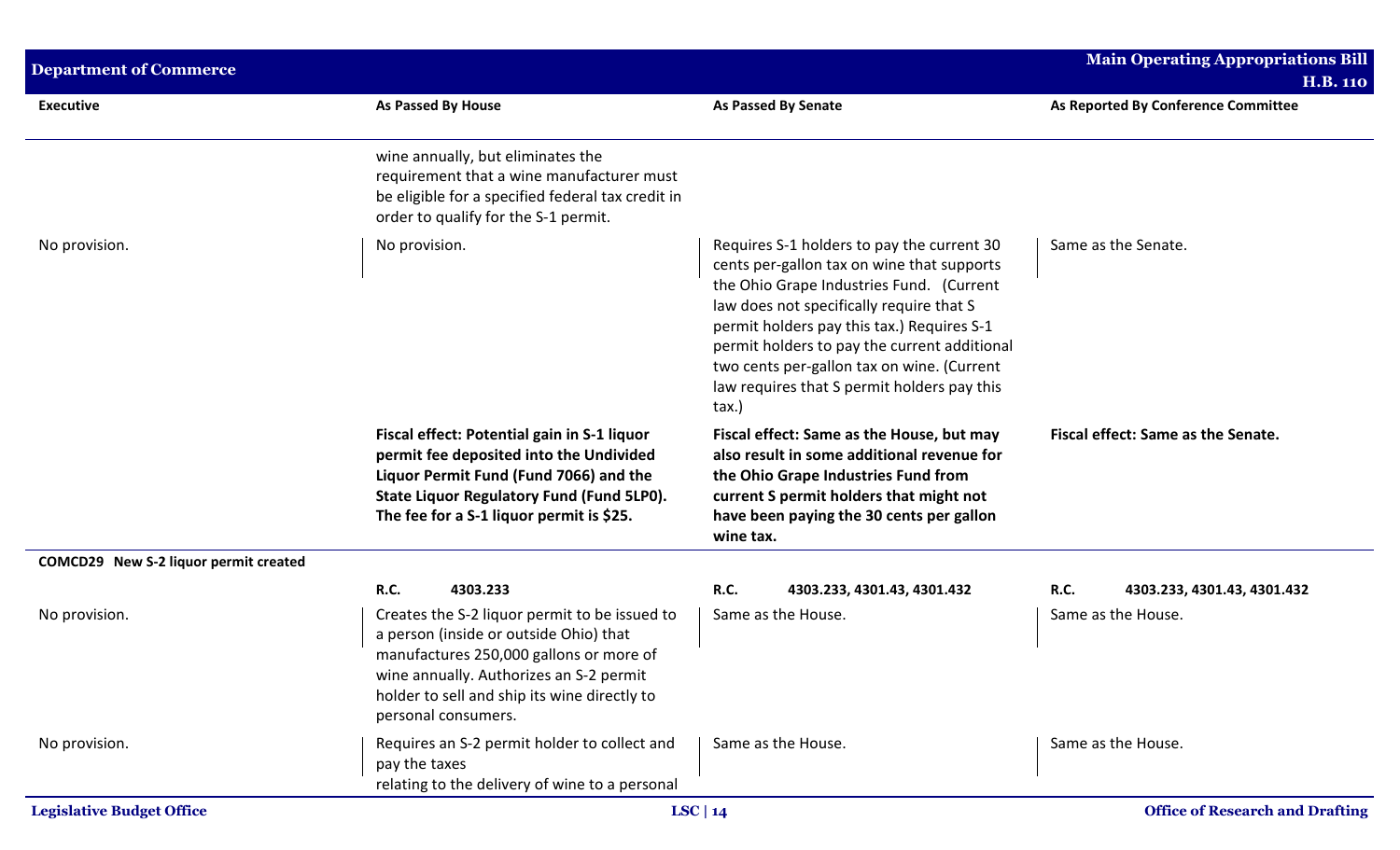| <b>Department of Commerce</b> |                                                                                                                                                                                                                                                                                      |                                                                                                                                                                                                                                                                                                                                                                                                | <b>Main Operating Appropriations Bill</b>              |
|-------------------------------|--------------------------------------------------------------------------------------------------------------------------------------------------------------------------------------------------------------------------------------------------------------------------------------|------------------------------------------------------------------------------------------------------------------------------------------------------------------------------------------------------------------------------------------------------------------------------------------------------------------------------------------------------------------------------------------------|--------------------------------------------------------|
| <b>Executive</b>              | As Passed By House                                                                                                                                                                                                                                                                   | As Passed By Senate                                                                                                                                                                                                                                                                                                                                                                            | <b>H.B. 110</b><br>As Reported By Conference Committee |
|                               | consumer                                                                                                                                                                                                                                                                             |                                                                                                                                                                                                                                                                                                                                                                                                |                                                        |
| No provision.                 | Requires an S-2 permit holder to send a<br>shipment of wine that has been paid for by a<br>personal consumer via a carrier possessing<br>an H permit. Requires the carrier to verify<br>that the recipient of the wine shipment is at<br>least 21 years of age by checking valid ID. | Same as the House.                                                                                                                                                                                                                                                                                                                                                                             | Same as the House.                                     |
| No provision.                 | No provision.                                                                                                                                                                                                                                                                        | Requires S-2 holders to pay the current 30<br>cents per-gallon tax on wine that supports<br>the Ohio Grape Industries Fund. (Current<br>law does not specifically require that S<br>permit holders pay this tax.) Requires S-2<br>permit holders to pay the current additional<br>two cents per-gallon tax on wine. (Current<br>law requires that S permit holders pay this<br>$\text{tax.}$ ) | Same as the Senate.                                    |
|                               | Fiscal effect: Potential gain in S-2 liquor<br>permit fee deposited into the Undivided<br>Liquor Permit Fund (Fund 7066) and the<br>State Liquor Regulatory Fund (Fund 5PL0).<br>The initial S-2 liquor permit fee is \$250 and<br>the renewal liquor permit fee is \$100.           | Fiscal effect: Same as the House, but may<br>also result in some additional revenue for<br>the Ohio Grape Industries Fund from<br>current S permit holders that might not<br>have been paying the 30 cents per gallon<br>wine tax.                                                                                                                                                             | Fiscal effect: Same as the Senate.                     |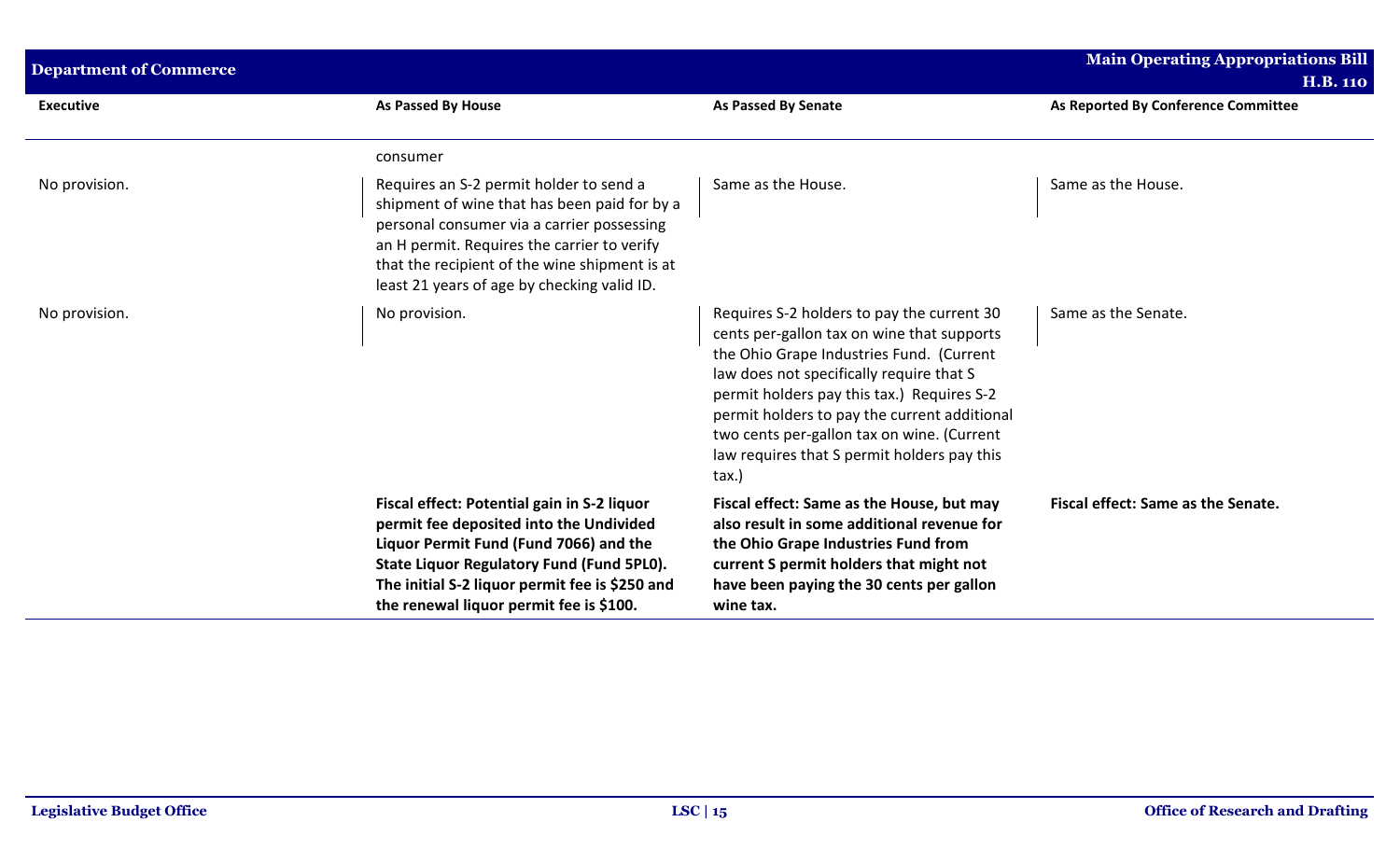| <b>Department of Commerce</b>            |                                                                                                                                                                                                                                                              |                                                                                                                                                                                                                            | <b>Main Operating Appropriations Bill</b><br><b>H.B. 110</b>         |
|------------------------------------------|--------------------------------------------------------------------------------------------------------------------------------------------------------------------------------------------------------------------------------------------------------------|----------------------------------------------------------------------------------------------------------------------------------------------------------------------------------------------------------------------------|----------------------------------------------------------------------|
| <b>Executive</b>                         | As Passed By House                                                                                                                                                                                                                                           | <b>As Passed By Senate</b>                                                                                                                                                                                                 | As Reported By Conference Committee                                  |
| COMCD32 Illegal shipment of wine or beer |                                                                                                                                                                                                                                                              |                                                                                                                                                                                                                            |                                                                      |
|                                          | <b>R.C.</b><br>4303.233, (renumbered 4303.236),<br>4303.99                                                                                                                                                                                                   | <b>R.C.</b><br>4303.233, (renumbered 4303.236),<br>4303.236, 4303.99                                                                                                                                                       | <b>R.C.</b><br>4303.233, (renumbered 4303.236),<br>4303.236, 4303.99 |
| No provision.                            | Except for the delivery of a to-go serving of<br>wine by a retail permit holder, prohibits a<br>person from knowingly sending a shipment<br>of wine to a personal consumer unless the<br>person holds an S-1 or S-2 permit or is a<br>fulfillment warehouse. | Same as the House, but clarifies that the<br>prohibitions apply to the transport of a<br>shipment of beer or wine, and clarifies that<br>specified permit holders may continue to<br>deliver or ship beer or wine.         | Same as the Senate.                                                  |
| No provision.                            | Except for the delivery of a to-go serving of<br>beer by a retail permit holder, prohibits a<br>person from knowingly sending a shipment<br>of beer to a personal consumer without an S-<br>1 permit.                                                        | Same as the House, but clarifies that the<br>prohibition also applies to transporting a<br>shipment of beer, and clarifies that specified<br>permit holders may continue to deliver or<br>ship beer without an S-1 permit. | Same as the Senate.                                                  |
| No provision.                            | Specifies that a violator may be fined<br>between \$500 and \$5,000, depending on the<br>number of violations.                                                                                                                                               | Same as the House.                                                                                                                                                                                                         | Same as the House.                                                   |
|                                          | Fiscal effect: Fines are deposited into the<br>State Liquor Regulatory Fund (Fund 5PL0).                                                                                                                                                                     | Fiscal effect: Same as the House.                                                                                                                                                                                          | Fiscal effect: Same as the House.                                    |
| COMCD33 Retail permit holder prohibition |                                                                                                                                                                                                                                                              |                                                                                                                                                                                                                            |                                                                      |
|                                          | <b>R.C.</b><br>4303.233, (renumbered 4303.236)                                                                                                                                                                                                               | <b>R.C.</b><br>4303.233, (renumbered 4303.236)                                                                                                                                                                             | <b>R.C.</b><br>4303.233, (renumbered 4303.236)                       |
| No provision.                            | Prohibits a person that is not a beer or wine<br>manufacturer, including the holder of any<br>retail permit in this state or outside of this<br>state, from obtaining or attempting to<br>obtain a B-2a, S-1, or S-2 permit.                                 | Same as the House.                                                                                                                                                                                                         | Same as the House.                                                   |
|                                          | <b>Fiscal effect: None.</b>                                                                                                                                                                                                                                  | Fiscal effect: Same as the House.                                                                                                                                                                                          | Fiscal effect: Same as the House.                                    |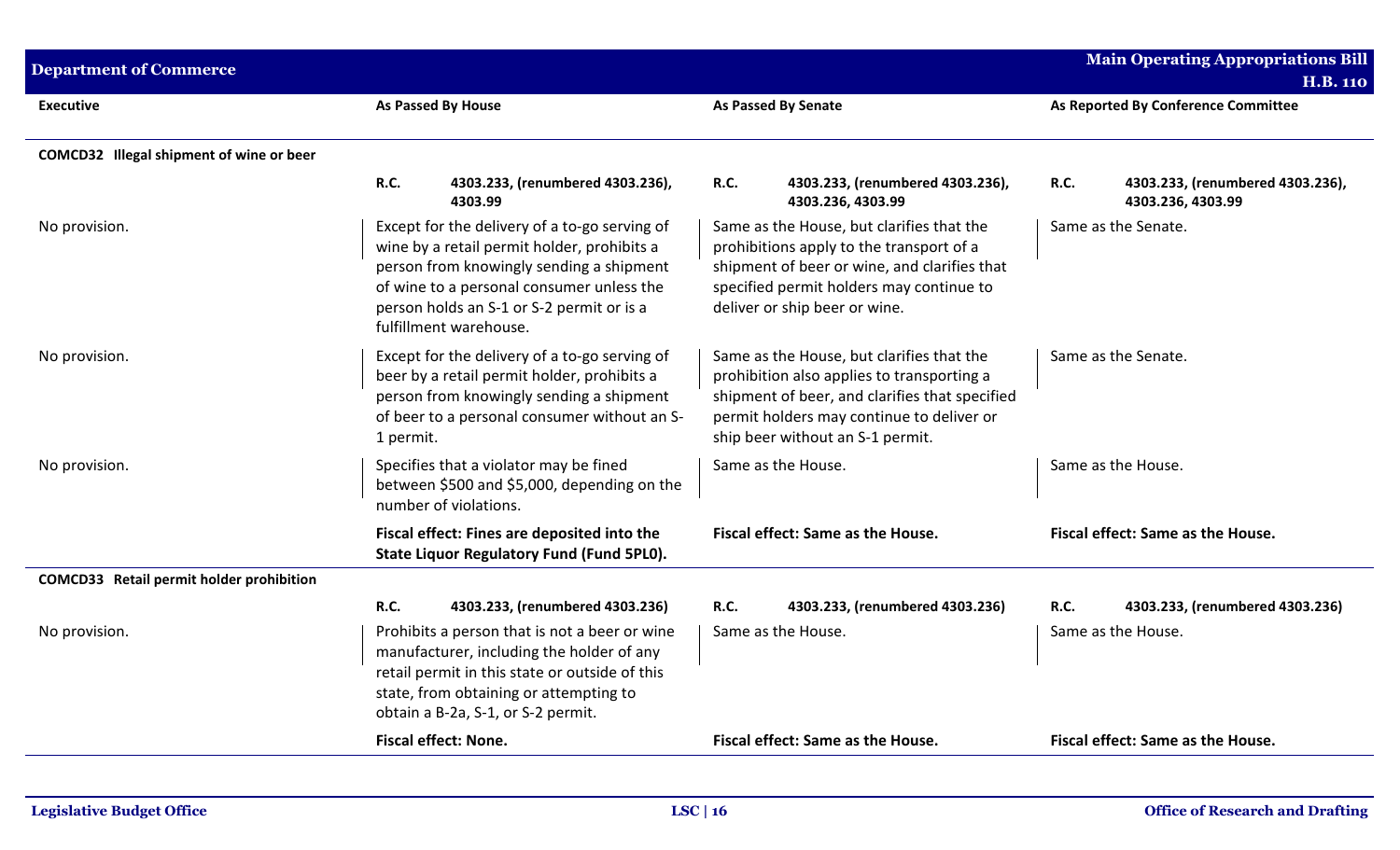| <b>Department of Commerce</b>              |                                                                                                                                                                                                                                                                                                                                                                                                                                                                                  |                                                                                                                                                                                                                                                                | <b>Main Operating Appropriations Bill</b><br><b>H.B. 110</b> |
|--------------------------------------------|----------------------------------------------------------------------------------------------------------------------------------------------------------------------------------------------------------------------------------------------------------------------------------------------------------------------------------------------------------------------------------------------------------------------------------------------------------------------------------|----------------------------------------------------------------------------------------------------------------------------------------------------------------------------------------------------------------------------------------------------------------|--------------------------------------------------------------|
| <b>Executive</b>                           | As Passed By House                                                                                                                                                                                                                                                                                                                                                                                                                                                               | <b>As Passed By Senate</b>                                                                                                                                                                                                                                     | As Reported By Conference Committee                          |
| <b>COMCD30</b> Wine fulfillment warehouse  |                                                                                                                                                                                                                                                                                                                                                                                                                                                                                  |                                                                                                                                                                                                                                                                |                                                              |
|                                            | <b>R.C.</b><br>4303.234                                                                                                                                                                                                                                                                                                                                                                                                                                                          | R.C.<br>4303.234                                                                                                                                                                                                                                               | <b>R.C.</b><br>4303.234                                      |
| No provision.                              | Authorizes a fulfillment warehouse to send a<br>shipment of an S-2 permit holder's wine to a<br>personal consumer under specified<br>conditions, including that the fulfillment<br>warehouse is located outside of this state<br>and has entered into a written agreement<br>with an S-2 permit holder to fulfill orders on<br>behalf of the S-2 permit holder. Requires the<br>Division of Liquor Control to adopt rules<br>needed to administer and enforce this<br>provision. | Same as the House, but authorizes, rather<br>than requires, the Division of Liquor Control<br>to adopt rules necessary to administer and<br>enforce provisions regarding wine fulfillment<br>warehouses.                                                       | Same as the Senate.                                          |
|                                            | <b>Fiscal effect: Minimal.</b>                                                                                                                                                                                                                                                                                                                                                                                                                                                   | Fiscal effect: Same as the House.                                                                                                                                                                                                                              | Fiscal effect: Same as the House.                            |
| COMCD36 Repackaging of alcohol (R-permits) |                                                                                                                                                                                                                                                                                                                                                                                                                                                                                  |                                                                                                                                                                                                                                                                |                                                              |
|                                            |                                                                                                                                                                                                                                                                                                                                                                                                                                                                                  | R.C.<br>4303.237                                                                                                                                                                                                                                               | <b>R.C.</b><br>4303.237                                      |
| No provision.                              | No provision.                                                                                                                                                                                                                                                                                                                                                                                                                                                                    | Provides authority for the repackaging of<br>beer wine or mixed beverages, which is the<br>process by which containers of these<br>products are rebundled into new<br>configurations.                                                                          | Same as the Senate.                                          |
| No provision.                              | No provision.                                                                                                                                                                                                                                                                                                                                                                                                                                                                    | Provides that a repackaged bundle may<br>include promotional merchandise.                                                                                                                                                                                      | Same as the Senate.                                          |
| No provision.                              | No provision.                                                                                                                                                                                                                                                                                                                                                                                                                                                                    | Authorizes the Division of Liquor Control to<br>issue an R liquor permit to either: (1) a<br>manufacturer or supplier of beer, wine or<br>mixed beverages for purposes of<br>repackaging; or (2) an entity operating under<br>a written authorization from the | Same as the Senate.                                          |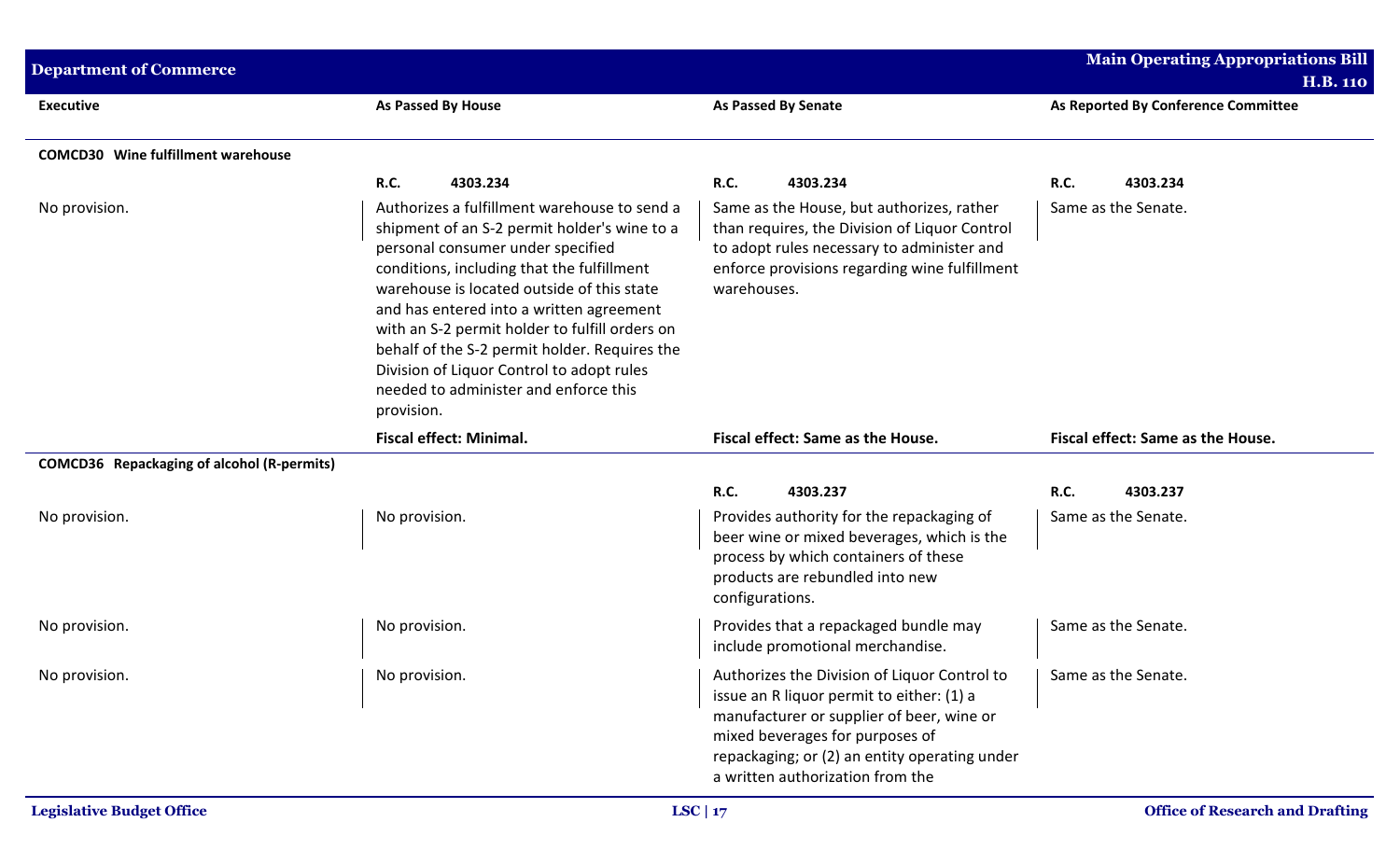| <b>Department of Commerce</b>       |                           |                                                                                                                                                                                                                                                                                                                                                                                                                                                                                                                                                                                                            | <b>Main Operating Appropriations Bill</b><br><b>H.B. 110</b> |
|-------------------------------------|---------------------------|------------------------------------------------------------------------------------------------------------------------------------------------------------------------------------------------------------------------------------------------------------------------------------------------------------------------------------------------------------------------------------------------------------------------------------------------------------------------------------------------------------------------------------------------------------------------------------------------------------|--------------------------------------------------------------|
| <b>Executive</b>                    | <b>As Passed By House</b> | <b>As Passed By Senate</b>                                                                                                                                                                                                                                                                                                                                                                                                                                                                                                                                                                                 | As Reported By Conference Committee                          |
|                                     |                           | manufacturer or supplier to operate a<br>repackaging facility.                                                                                                                                                                                                                                                                                                                                                                                                                                                                                                                                             |                                                              |
| No provision.                       | No provision.             | Authorizes an R permit holder to only deliver<br>beer, wine, or mixed beverages that the<br>permit holder repackages to the following:<br>(1) the manufacturer or supplier that<br>supplied the beer, wine, or mixed beverages<br>to the R permit holder for repackaging; (2) a<br>B permit holder that is authorized by the<br>beer, wine, or mixed beverages<br>manufacturer or supplier to sell or distribute<br>the repackaged beer, wine, or mixed<br>beverages in Ohio; or (3) an entity outside<br>the state if so authorized by the beer, wine,<br>or mixed beverages manufacturer or<br>supplier. | Same as the Senate.                                          |
|                                     | No provision.             | Establishes a \$750 permit fee for this new R<br>permit and imposes various requirements on<br>permit holders.                                                                                                                                                                                                                                                                                                                                                                                                                                                                                             | Same as the Senate.                                          |
|                                     |                           | Fiscal effect: Potential increase in permit<br>fee revenue for this new permit, which<br>would be deposited into the Undivided<br>Liquor Permit Fund (Fund 7066).                                                                                                                                                                                                                                                                                                                                                                                                                                          | Fiscal effect: Same as the Senate.                           |
| COMCD39 Beer and wine tax exemption |                           |                                                                                                                                                                                                                                                                                                                                                                                                                                                                                                                                                                                                            |                                                              |
|                                     |                           | R.C.<br>4303.332, 4303.333                                                                                                                                                                                                                                                                                                                                                                                                                                                                                                                                                                                 | R.C.<br>4303.332, 4303.333                                   |
| No provision.                       | No provision.             | Expands the tax exemption related to wine<br>production to S-1 and S-2 permit holders.                                                                                                                                                                                                                                                                                                                                                                                                                                                                                                                     | Same as the Senate.                                          |
| No provision.                       | No provision.             | Eliminates the tax credit for small breweries<br>(A-1c permit holders) for purposes of the                                                                                                                                                                                                                                                                                                                                                                                                                                                                                                                 | Same as the Senate.                                          |
| <b>Legislative Budget Office</b>    |                           | LSC   $18$                                                                                                                                                                                                                                                                                                                                                                                                                                                                                                                                                                                                 | <b>Office of Research and Drafting</b>                       |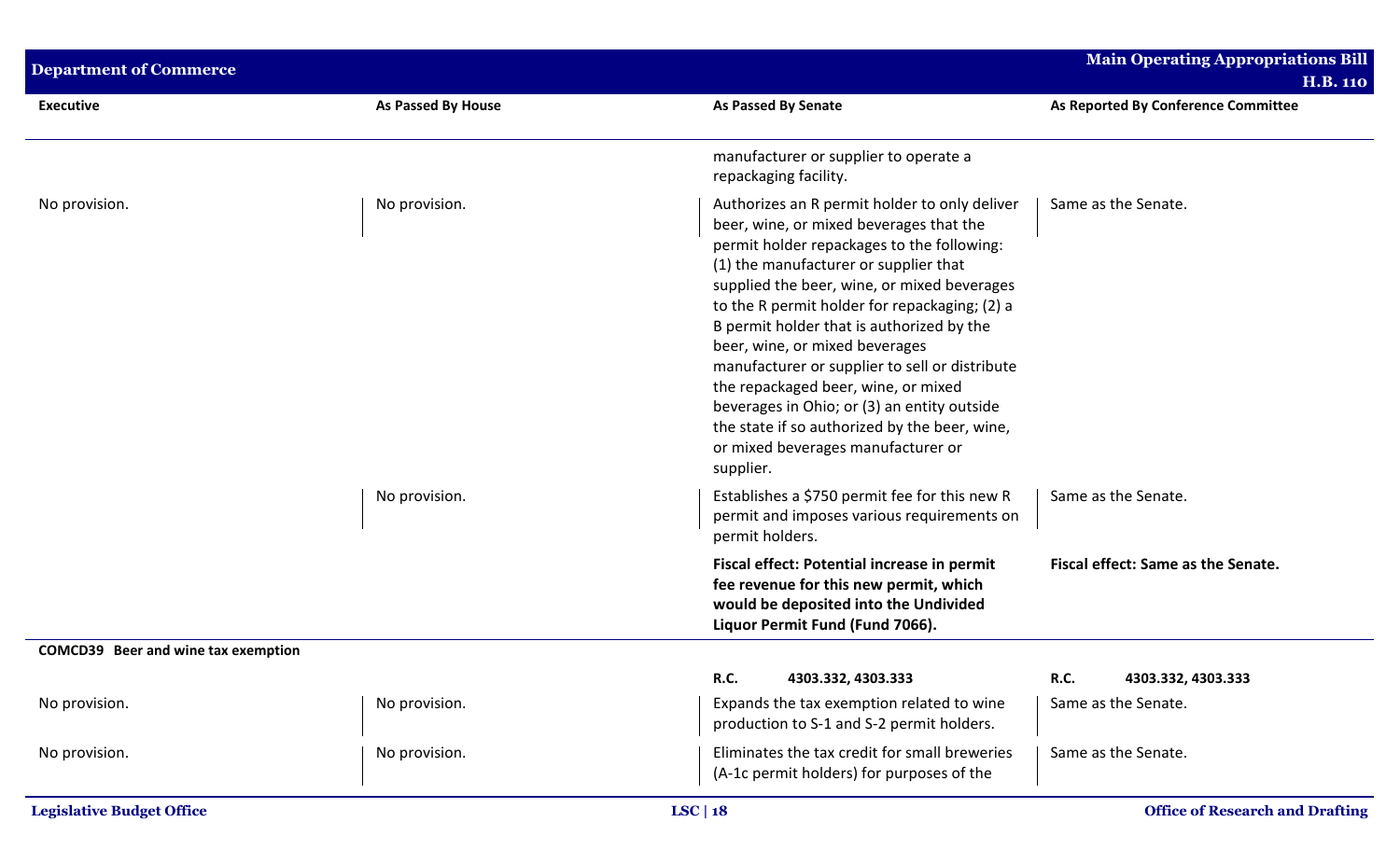| <b>Department of Commerce</b>                                                                                                                                                                                                                     |                                              |                                                                                                                                                                                                                                                                                       | <b>Main Operating Appropriations Bill</b> |
|---------------------------------------------------------------------------------------------------------------------------------------------------------------------------------------------------------------------------------------------------|----------------------------------------------|---------------------------------------------------------------------------------------------------------------------------------------------------------------------------------------------------------------------------------------------------------------------------------------|-------------------------------------------|
|                                                                                                                                                                                                                                                   |                                              |                                                                                                                                                                                                                                                                                       | <b>H.B. 110</b>                           |
| <b>Executive</b>                                                                                                                                                                                                                                  | <b>As Passed By House</b>                    | <b>As Passed By Senate</b>                                                                                                                                                                                                                                                            | As Reported By Conference Committee       |
|                                                                                                                                                                                                                                                   |                                              | state beer tax that applies to the first 9.3<br>million gallons of annual production of beer<br>sold and distributed in Ohio, and instead<br>establishes a tax exemption for A-1c permit<br>holders that only produce up to 9.3 million<br>gallons or less of beer per calendar year. |                                           |
|                                                                                                                                                                                                                                                   |                                              | <b>Fiscal effect: Potential GRF revenue loss.</b>                                                                                                                                                                                                                                     | Fiscal effect: Same as the Senate.        |
| Authority to recommend an ancillary trustee<br>COMCD7                                                                                                                                                                                             |                                              |                                                                                                                                                                                                                                                                                       |                                           |
| R.C.<br>4735.05                                                                                                                                                                                                                                   | <b>R.C.</b><br>4735.05                       | R.C.<br>4735.05                                                                                                                                                                                                                                                                       | R.C.<br>4735.05                           |
| Expands the authority of the Superintendent<br>of Real Estate and Professional Licensing to<br>recommend ancillary trustees relating to<br>deceased, revoked, suspended,<br>incapacitated, or incarcerated licensed<br>brokers.                   | Same as the Executive.                       | Same as the Executive.                                                                                                                                                                                                                                                                | Same as the Executive.                    |
| Fiscal effect: None.                                                                                                                                                                                                                              | <b>Fiscal effect: Same as the Executive.</b> | Fiscal effect: Same as the Executive.                                                                                                                                                                                                                                                 | Fiscal effect: Same as the Executive.     |
| <b>COMCD8</b><br>Real estate broker and salesperson contact information                                                                                                                                                                           |                                              |                                                                                                                                                                                                                                                                                       |                                           |
| R.C.<br>4735.14                                                                                                                                                                                                                                   | <b>R.C.</b><br>4735.14                       | R.C.<br>4735.14                                                                                                                                                                                                                                                                       | R.C.<br>4735.14                           |
| Requires each licensed real estate broker or<br>salesperson to notify the Superintendent of<br>Real Estate and Professional licensing of a<br>change in personal residence address within<br>30 days after the change.                            | Same as the Executive.                       | Same as the Executive.                                                                                                                                                                                                                                                                | Same as the Executive.                    |
| Requires each licensee to maintain a valid<br>email address on file with the Division of<br>Real Estate and Professional Licensing and to<br>notify the Superintendent of any changes in<br>its email address within 30 days after the<br>change. | Same as the Executive.                       | Same as the Executive.                                                                                                                                                                                                                                                                | Same as the Executive.                    |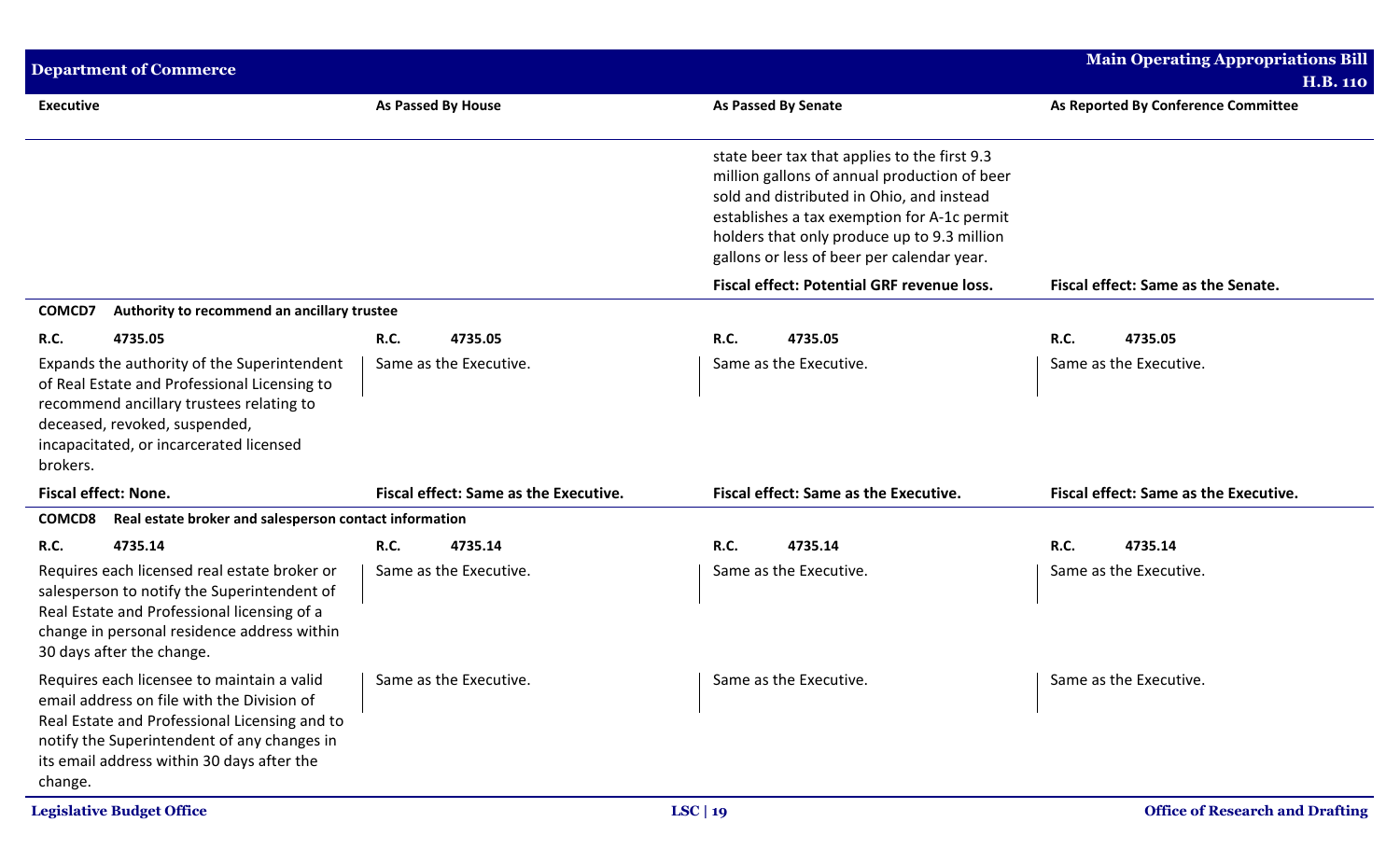| <b>Department of Commerce</b>                                                                                                                                                                                                                                                                                                |                                              |                                              | <b>Main Operating Appropriations Bill</b><br><b>H.B. 110</b> |
|------------------------------------------------------------------------------------------------------------------------------------------------------------------------------------------------------------------------------------------------------------------------------------------------------------------------------|----------------------------------------------|----------------------------------------------|--------------------------------------------------------------|
| <b>Executive</b>                                                                                                                                                                                                                                                                                                             | As Passed By House                           | <b>As Passed By Senate</b>                   | As Reported By Conference Committee                          |
| <b>Fiscal effect: None.</b>                                                                                                                                                                                                                                                                                                  | Fiscal effect: Same as the Executive.        | Fiscal effect: Same as the Executive.        | Fiscal effect: Same as the Executive.                        |
| <b>Real Estate Education and Research Fund</b><br>COMCD1                                                                                                                                                                                                                                                                     |                                              |                                              |                                                              |
| <b>R.C.</b><br>4735.15                                                                                                                                                                                                                                                                                                       | <b>R.C.</b><br>4735.15                       | R.C.<br>4735.15                              | R.C.<br>4735.15                                              |
| Reduces the portion of triennial real estate<br>broker's and salesperson's license fees to be<br>credited to the Real Estate Education and<br>Research Fund (Fund 5470) from \$3 per fee<br>to \$1.50 per fee.                                                                                                               | Same as the Executive.                       | Same as the Executive.                       | Same as the Executive.                                       |
| Fiscal effect: Reduces revenue deposited<br>into Fund 5470, however, will increase the<br>revenue deposited into the Division of Real<br>Estate Operating Fund (Fund 5490), the<br>fund into which these license fees are first<br>deposited. Revenue deposited into Fund<br>5470 amounted to nearly \$69,000 in FY<br>2020. | <b>Fiscal effect: Same as the Executive.</b> | <b>Fiscal effect: Same as the Executive.</b> | <b>Fiscal effect: Same as the Executive.</b>                 |
| COMCD6<br>Division of Real Estate and Professional Licensing rule making authority                                                                                                                                                                                                                                           |                                              |                                              |                                                              |
| R.C.<br>4781.04                                                                                                                                                                                                                                                                                                              | <b>R.C.</b><br>4781.04                       |                                              | R.C.<br>4781.04                                              |
| Explicitly states that COM's Division of Real<br>Estate and Professional Licensing has<br>authority to adopt rules with respect to<br>manufactured home dealers, brokers, and<br>salespersons.                                                                                                                               | Same as the Executive.                       | No provision.                                | Same as the Executive.                                       |
| <b>Fiscal effect: None.</b>                                                                                                                                                                                                                                                                                                  | <b>Fiscal effect: Same as the Executive.</b> |                                              | Fiscal effect: Same as the Executive.                        |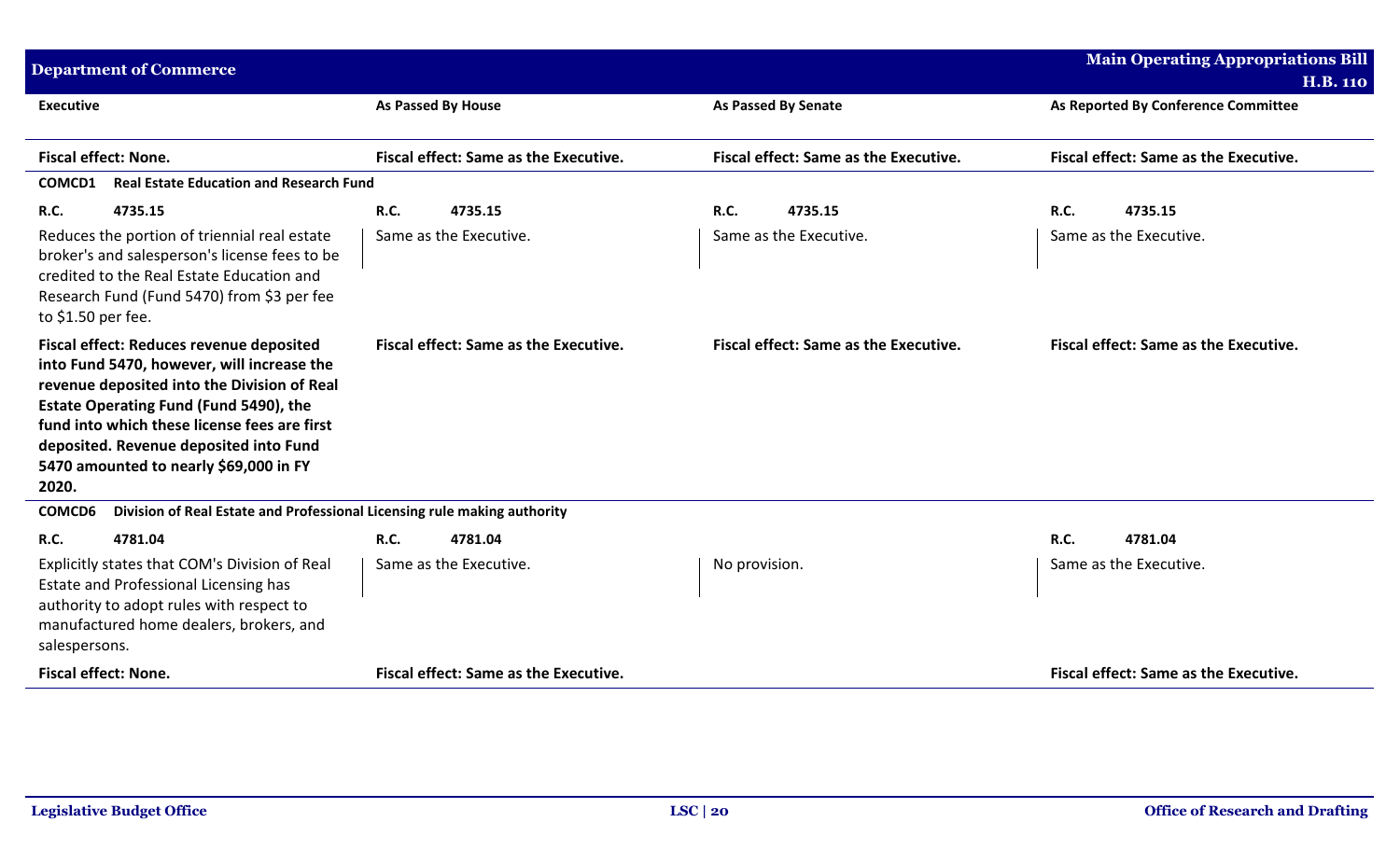|                    | <b>Department of Commerce</b>                                                                                                                                                                                                                                           |             |                                              |             |                                              |             | <b>Main Operating Appropriations Bill</b>    |
|--------------------|-------------------------------------------------------------------------------------------------------------------------------------------------------------------------------------------------------------------------------------------------------------------------|-------------|----------------------------------------------|-------------|----------------------------------------------|-------------|----------------------------------------------|
|                    |                                                                                                                                                                                                                                                                         |             |                                              |             |                                              |             | <b>H.B. 110</b>                              |
| <b>Executive</b>   |                                                                                                                                                                                                                                                                         |             | <b>As Passed By House</b>                    |             | <b>As Passed By Senate</b>                   |             | As Reported By Conference Committee          |
|                    |                                                                                                                                                                                                                                                                         |             |                                              |             |                                              |             |                                              |
| COMCD2             | Division of Industrial Compliance manufactured homes oversight                                                                                                                                                                                                          |             |                                              |             |                                              |             |                                              |
| R.C.               | 4781.07, 4781.281, 4781.56, and<br>4781.57                                                                                                                                                                                                                              | <b>R.C.</b> | 4781.07, 4781.281, 4781.56, and<br>4781.57   | <b>R.C.</b> | 4781.07, 4781.281, 4781.56, and<br>4781.57   | <b>R.C.</b> | 4781.07, 4781.281, 4781.56, and<br>4781.57   |
| for these duties). | Makes several technical changes to replace<br>references to the former Manufactured<br>Homes Commission with references to the<br>Division of Industrial Compliance (the<br>current Division holding the responsibility                                                 |             | Same as the Executive.                       |             | Same as the Executive.                       |             | Same as the Executive.                       |
|                    | <b>Fiscal effect: None.</b>                                                                                                                                                                                                                                             |             | <b>Fiscal effect: Same as the Executive.</b> |             | <b>Fiscal effect: Same as the Executive.</b> |             | <b>Fiscal effect: Same as the Executive.</b> |
|                    | <b>COMCD20</b> Unclaimed fund payments                                                                                                                                                                                                                                  |             |                                              |             |                                              |             |                                              |
| Section:           | 243.20                                                                                                                                                                                                                                                                  | Section:    | 243.20                                       | Section:    | 243.20                                       | Section:    | 243.20                                       |
| amounts.           | Requires DPF Fund 5430 appropriation item<br>800625, Unclaimed Funds-Claims, to be used<br>to pay claims under R.C. 169.08 and permits<br>the COM Director to request that the OBM<br>Director appropriate additional amounts if<br>needed. Appropriates the additional |             | Same as the Executive.                       |             | Same as the Executive.                       |             | Same as the Executive.                       |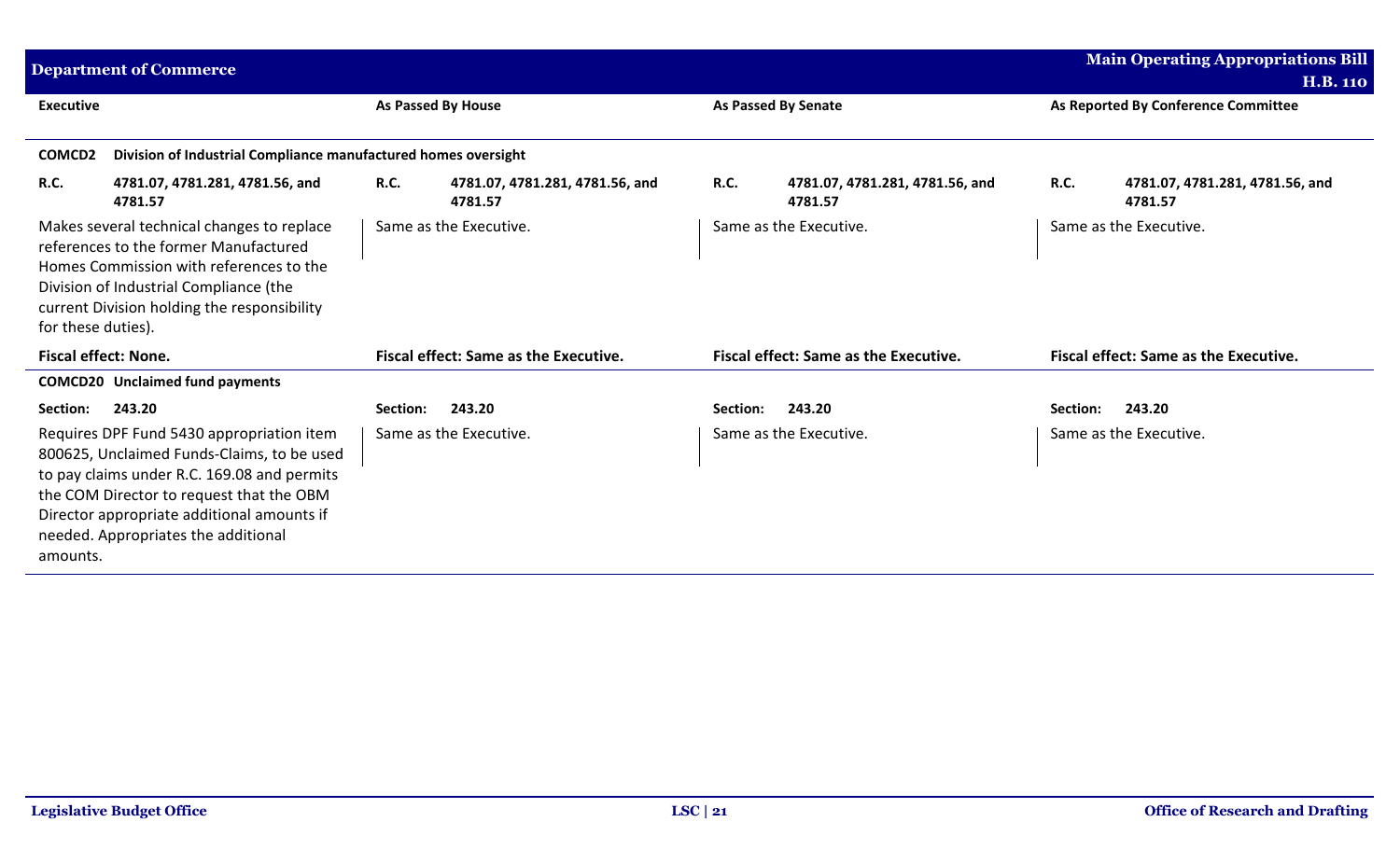| <b>Department of Commerce</b>                                                                                                                                                                                                                                                                                                   |                        |                            | <b>Main Operating Appropriations Bill</b><br><b>H.B. 110</b> |  |  |
|---------------------------------------------------------------------------------------------------------------------------------------------------------------------------------------------------------------------------------------------------------------------------------------------------------------------------------|------------------------|----------------------------|--------------------------------------------------------------|--|--|
| <b>Executive</b>                                                                                                                                                                                                                                                                                                                | As Passed By House     | <b>As Passed By Senate</b> | As Reported By Conference Committee                          |  |  |
| <b>COMCD21</b> Division of Real Estate and Professional Licensing                                                                                                                                                                                                                                                               |                        |                            |                                                              |  |  |
| 243.20<br>Section:                                                                                                                                                                                                                                                                                                              | Section:<br>243.20     | 243.20<br>Section:         | 243.20<br>Section:                                           |  |  |
| Requires DPF Fund 4B20 appropriation item<br>800631, Real Estate Appraisal Recovery, to<br>be used to pay settlements, judgements,<br>and court orders under R.C. 4763.16.<br>Permits the COM Director to request that<br>the OBM Director appropriate additional<br>amounts if needed. Appropriates the<br>additional amounts. | Same as the Executive. | Same as the Executive.     | Same as the Executive.                                       |  |  |
| Requires DPF Fund 5480 appropriation item<br>800611, Real Estate Recovery, to be used to<br>pay settlements, judgments, and court<br>orders under R.C. 4735.12 and, as above,<br>appropriates additional amounts for this<br>purpose if necessary.                                                                              | Same as the Executive. | Same as the Executive.     | Same as the Executive.                                       |  |  |
| Requires DPF Fund 5VD0 appropriation item<br>800653, Real Estate Home Inspector<br>Recovery, to be used to pay settlements,<br>judgements, and court orders under R.C.<br>4764.21 and, as above, appropriates<br>additional amounts for this purpose if<br>necessary.                                                           | Same as the Executive. | Same as the Executive.     | Same as the Executive.                                       |  |  |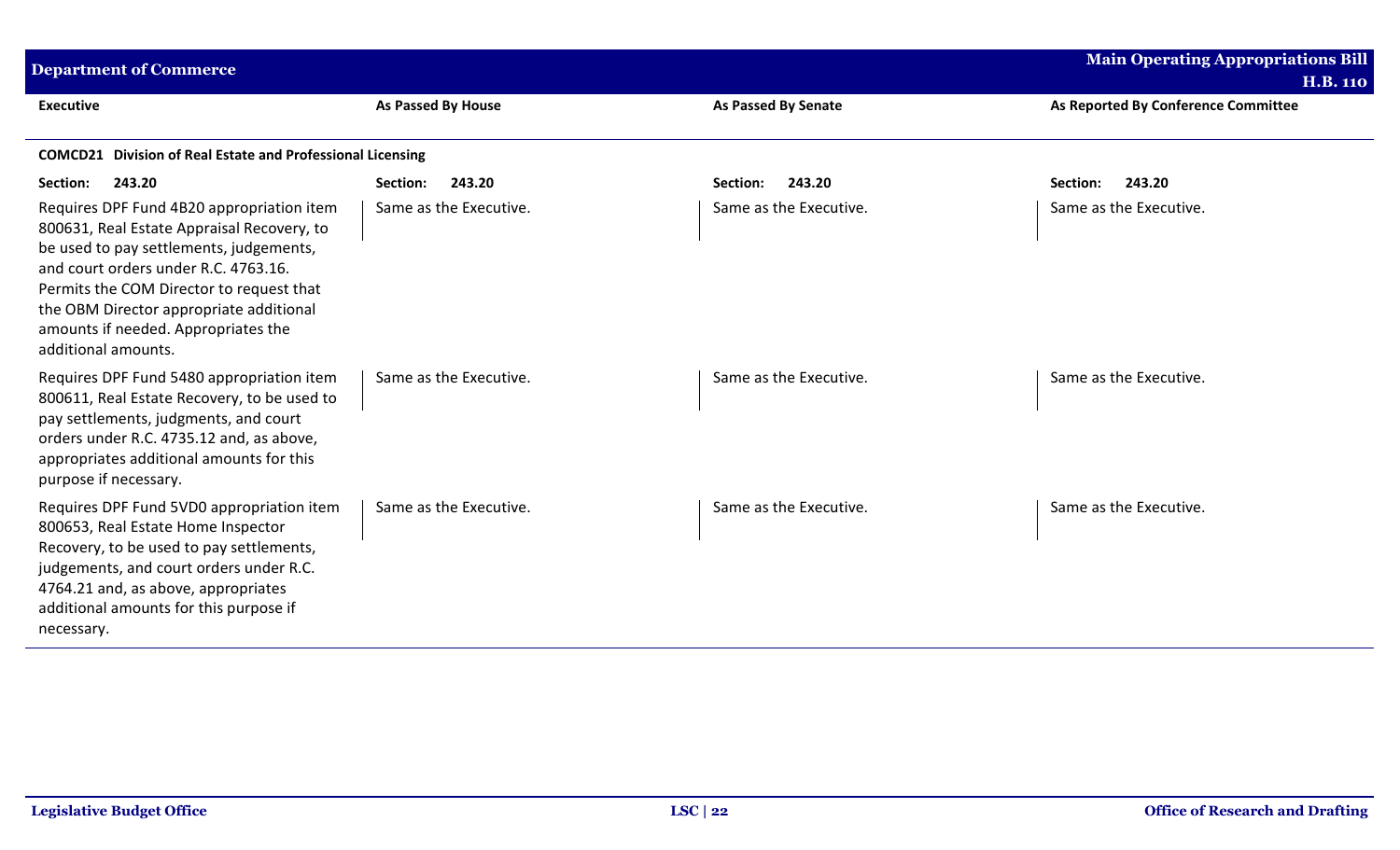| <b>Department of Commerce</b>                                                                                                                                                                                                                                                                                                                                                                                                                                                                                                                                                        |                            |                            | <b>Main Operating Appropriations Bill</b>              |
|--------------------------------------------------------------------------------------------------------------------------------------------------------------------------------------------------------------------------------------------------------------------------------------------------------------------------------------------------------------------------------------------------------------------------------------------------------------------------------------------------------------------------------------------------------------------------------------|----------------------------|----------------------------|--------------------------------------------------------|
| <b>Executive</b>                                                                                                                                                                                                                                                                                                                                                                                                                                                                                                                                                                     | <b>As Passed By House</b>  | <b>As Passed By Senate</b> | <b>H.B. 110</b><br>As Reported By Conference Committee |
| <b>COMCD22</b> Fire Department Grants                                                                                                                                                                                                                                                                                                                                                                                                                                                                                                                                                |                            |                            |                                                        |
| 243.20<br>Section:                                                                                                                                                                                                                                                                                                                                                                                                                                                                                                                                                                   | 243.20<br>Section:         | 243.20<br>Section:         | 243.20<br>Section:                                     |
| (1) Requires that DPF Fund 5460<br>appropriation item 800639, Fire Department<br>Grants, be used to make grants to volunteer<br>fire departments, fire departments that<br>serve one or more small municipalities or<br>small townships, joint fire districts<br>comprised of fire departments that primarily<br>serve small municipalities or small<br>townships, local units of government<br>responsible for such fire departments, and<br>local units of government responsible for<br>the provision of fire protection services for<br>small municipalities or small townships. | (1) Same as the Executive. | (1) Same as the Executive. | (1) Same as the Executive.                             |
| (2) Requires the grants to be used to<br>purchase firefighting or rescue equipment or<br>gear or similar items, to provide full or<br>partial reimbursement for the documented<br>costs of firefighter training, or, at the<br>discretion of the State Fire Marshal, to cover<br>fire department costs for providing fire<br>protection services in the grant recipient's<br>jurisdiction.                                                                                                                                                                                           | (2) Same as the Executive. | (2) Same as the Executive. | (2) Same as the Executive.                             |
| (3) Earmarks up to \$1,000,000 in each fiscal $\vert$ (3) Same as the Executive.<br>year from DPF Fund 5460 appropriation item<br>800639, Fire Department Grants, to pay for<br>the State Fire Marshal's costs of providing<br>certain firefighter training classes at no cost<br>to selected students, and allows the State                                                                                                                                                                                                                                                         |                            | (3) Same as the Executive. | (3) Same as the Executive.                             |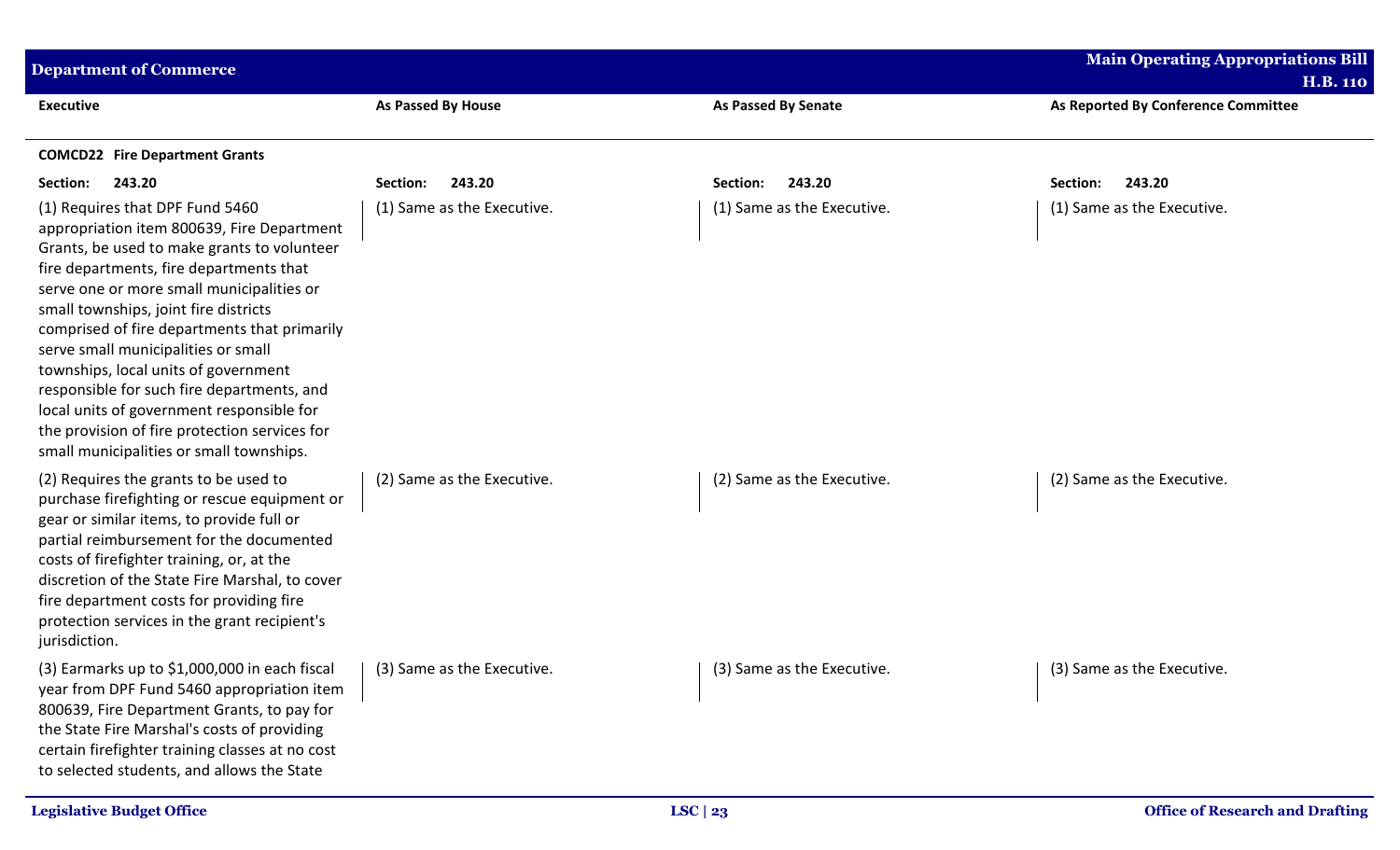| <b>Department of Commerce</b>                                                                                                                                                                                                                                                                                                                                                                                                                                                                                                                                                                                                                                                                                                  |                            |                            | <b>Main Operating Appropriations Bill</b> |
|--------------------------------------------------------------------------------------------------------------------------------------------------------------------------------------------------------------------------------------------------------------------------------------------------------------------------------------------------------------------------------------------------------------------------------------------------------------------------------------------------------------------------------------------------------------------------------------------------------------------------------------------------------------------------------------------------------------------------------|----------------------------|----------------------------|-------------------------------------------|
|                                                                                                                                                                                                                                                                                                                                                                                                                                                                                                                                                                                                                                                                                                                                |                            |                            | <b>H.B. 110</b>                           |
| <b>Executive</b>                                                                                                                                                                                                                                                                                                                                                                                                                                                                                                                                                                                                                                                                                                               | As Passed By House         | <b>As Passed By Senate</b> | As Reported By Conference Committee       |
| Fire Marshal to establish the qualification<br>and selection process for such classes.                                                                                                                                                                                                                                                                                                                                                                                                                                                                                                                                                                                                                                         |                            |                            |                                           |
| (4) Earmarks up to \$3,500,000 in each fiscal<br>year from DPF Fund 5460 appropriation item<br>800639, Fire Department Grants, to be used<br>for Multi-Agency Radio Communication<br>System (MARCS) grants. Establishes the<br>criteria for the awarding of these grants,<br>including authority for the State Fire<br>Marshal to give a preference to grants that<br>will enhance emergency communication<br>networks in the geographic region that<br>includes and is adjacent to the applicant's<br>jurisdiction. Specifies that the awards may<br>be up to \$50,000 annually per recipient.                                                                                                                                | (4) Same as the Executive. | (4) Same as the Executive. | (4) Same as the Executive.                |
| (5) Limits grant awards for firefighter or<br>rescue equipment or gear or fire<br>department costs of providing fire<br>protection services to \$15,000 per fiscal<br>year, or up to \$25,000 per fiscal year if an<br>eligible entity serves a jurisdiction in which<br>the Governor declared a natural disaster<br>during the preceding or current fiscal year in<br>which the grant was awarded, and up to<br>\$15,000 per fiscal year for full or partial<br>reimbursement of the documented costs of<br>firefighter training, which could be in<br>addition to any grant funds awarded for<br>equipment or fire protection services.<br>Requires the State Fire Marshal to<br>determine the total amounts to be allocated | (5) Same as the Executive. | (5) Same as the Executive. | (5) Same as the Executive.                |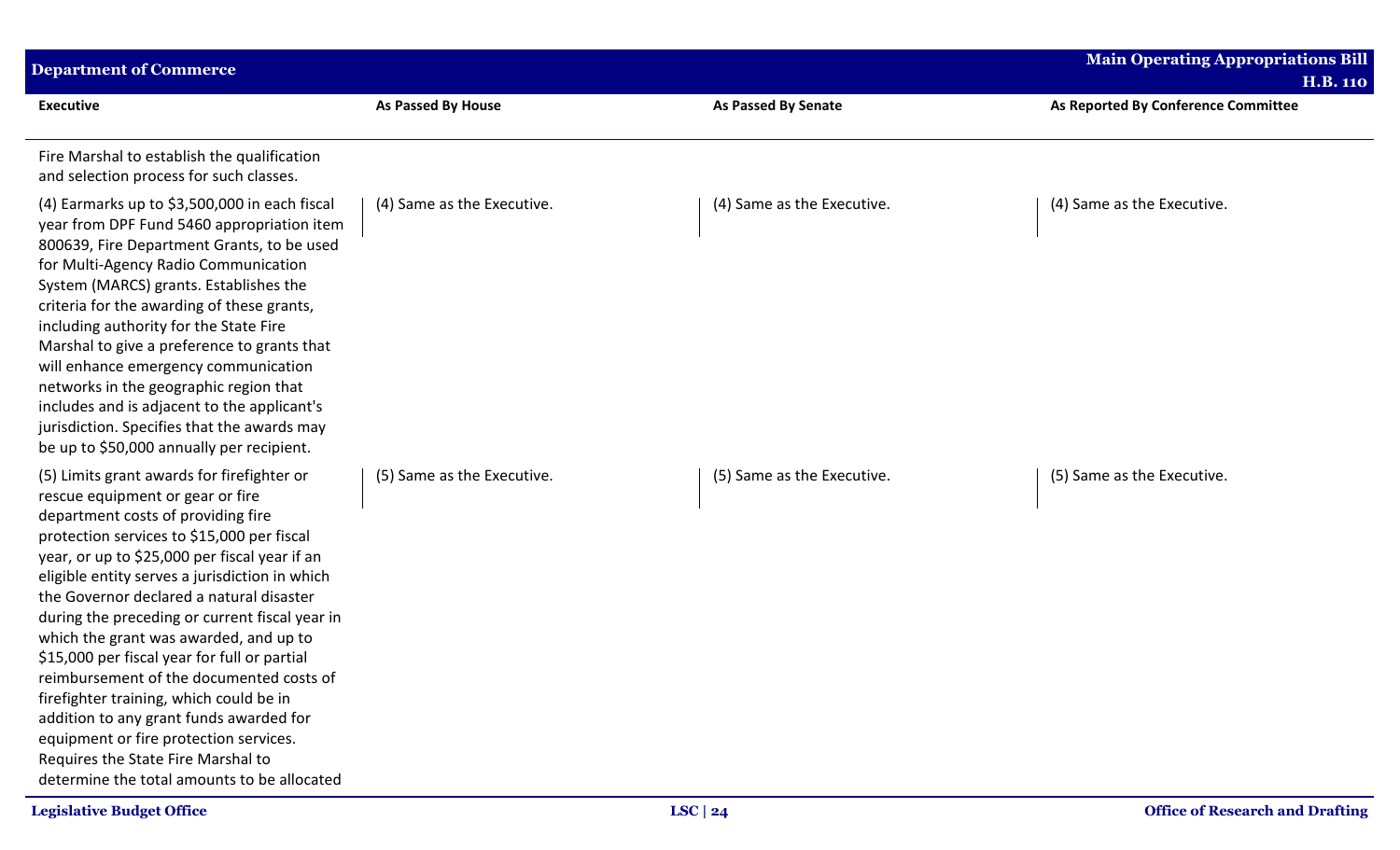| <b>Department of Commerce</b>                                                                                                                                                                                                                                          | <b>Main Operating Appropriations Bill</b><br><b>H.B. 110</b>                                                                                                                                           |                                                                                                                                                                                                                                                                                                   |                                                                                                                                                                                                                                                                                       |
|------------------------------------------------------------------------------------------------------------------------------------------------------------------------------------------------------------------------------------------------------------------------|--------------------------------------------------------------------------------------------------------------------------------------------------------------------------------------------------------|---------------------------------------------------------------------------------------------------------------------------------------------------------------------------------------------------------------------------------------------------------------------------------------------------|---------------------------------------------------------------------------------------------------------------------------------------------------------------------------------------------------------------------------------------------------------------------------------------|
| <b>Executive</b>                                                                                                                                                                                                                                                       | <b>As Passed By House</b>                                                                                                                                                                              | <b>As Passed By Senate</b>                                                                                                                                                                                                                                                                        | As Reported By Conference Committee                                                                                                                                                                                                                                                   |
| for each eligible purpose.                                                                                                                                                                                                                                             |                                                                                                                                                                                                        |                                                                                                                                                                                                                                                                                                   |                                                                                                                                                                                                                                                                                       |
| (6) Requires the State Fire Marshal to<br>administer the grant program in accordance<br>with rules adopted as part of the State Fire<br>Code, which may further define eligible<br>entities and establish criteria for the<br>awarding and expenditure of grant funds. | (6) Same as the Executive.                                                                                                                                                                             | (6) Same as the Executive.                                                                                                                                                                                                                                                                        | (6) Same as the Executive.                                                                                                                                                                                                                                                            |
| (7) No provision.                                                                                                                                                                                                                                                      | (7) Earmarks \$200,000 in each fiscal year<br>from DPF Fund 5460 appropriation item<br>800639, Fire Department Grants, for fire<br>departments in Trumbull County for<br>equipment and training costs. | (7) Same as the House.                                                                                                                                                                                                                                                                            | (7) Same as the House, but specifies that the<br>amount allocated to fire departments in<br>Trumbull County be distributed with priority<br>given to grant requests from volunteer fire<br>departments, then township fire<br>departments, and finally municipal fire<br>departments. |
| (8) No provision.                                                                                                                                                                                                                                                      | (8) No provision.                                                                                                                                                                                      | (8) Earmarks \$125,000 in each fiscal year<br>from DPF Fund 5460 appropriation item<br>800639, Fire Department Grants, to fire<br>departments in Lorain County for equipment<br>and training costs, with priority given to<br>grant applications from part-time or<br>volunteer fire departments. | (8) Same as the Senate.                                                                                                                                                                                                                                                               |
| (9) No provision.                                                                                                                                                                                                                                                      | (9) No provision.                                                                                                                                                                                      | (9) Earmarks \$50,000 in each fiscal year from<br>DPF Fund 5460 appropriation item 800639,<br>Fire Department Grants, to fire departments<br>in Huron County for equipment and training<br>costs, with priority given to grant<br>applications from part-time or volunteer fire<br>departments.   | (9) Same as the Senate.                                                                                                                                                                                                                                                               |
| (10) No provision.                                                                                                                                                                                                                                                     | (10) No provision.                                                                                                                                                                                     | (10) Earmarks \$150,000 in fiscal year 2022<br>from DPF Fund 5460 appropriation item                                                                                                                                                                                                              | (10) Same as the Senate, but specifies that<br>the grant to the Village of Lisbon be used for                                                                                                                                                                                         |
| <b>Legislative Budget Office</b>                                                                                                                                                                                                                                       |                                                                                                                                                                                                        | LSC $ 25$                                                                                                                                                                                                                                                                                         | <b>Office of Research and Drafting</b>                                                                                                                                                                                                                                                |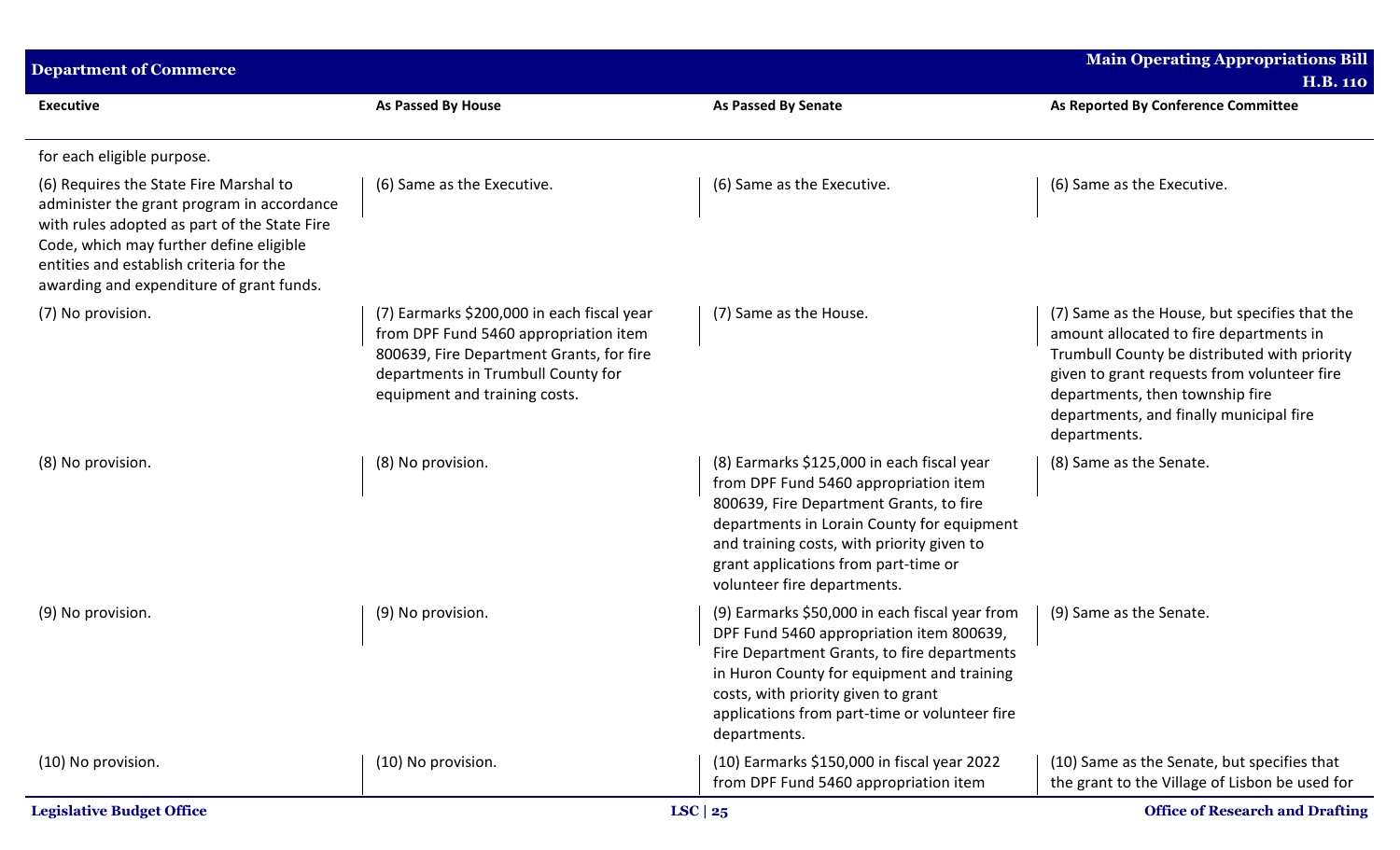| <b>Department of Commerce</b>                                                                                                                                                                                                                                                                                                                |                           | <b>Main Operating Appropriations Bill</b><br><b>H.B. 110</b>                                                                                                                                                                     |                                                                                                                                                                                                   |
|----------------------------------------------------------------------------------------------------------------------------------------------------------------------------------------------------------------------------------------------------------------------------------------------------------------------------------------------|---------------------------|----------------------------------------------------------------------------------------------------------------------------------------------------------------------------------------------------------------------------------|---------------------------------------------------------------------------------------------------------------------------------------------------------------------------------------------------|
| <b>Executive</b>                                                                                                                                                                                                                                                                                                                             | <b>As Passed By House</b> | <b>As Passed By Senate</b>                                                                                                                                                                                                       | As Reported By Conference Committee                                                                                                                                                               |
|                                                                                                                                                                                                                                                                                                                                              |                           | 800639, Fire Department Grants, for the<br>Village of Lisbon Fire Department to buy<br>land for a new fire station.                                                                                                              | equipment acquisition and firefighter<br>training instead of for purchasing land.                                                                                                                 |
| (11) No provision.                                                                                                                                                                                                                                                                                                                           | (11) No provision.        | (11) Earmarks \$250,000 in fiscal year 2022<br>from DPF Fund 5460 appropriation item<br>800639, Fire Department Grants, for<br>Northfield Center Township to support<br>construction of a new fire station and safety<br>center. | (11) Same as the Senate, but specifies that<br>Northfield Center Township use the grant<br>for equipment acquisition and firefighter<br>training instead of land acquisition and<br>construction. |
| (12) Permits any appropriation in excess of<br>the amount allocated for the grants to be<br>used to administer the grant program.                                                                                                                                                                                                            | (12) No provision.        | (12) Same as the Executive.                                                                                                                                                                                                      | (12) Same as the Executive.                                                                                                                                                                       |
| COMCD23 Cash transfers to Division of Real Estate Operating Fund                                                                                                                                                                                                                                                                             |                           |                                                                                                                                                                                                                                  |                                                                                                                                                                                                   |
| Section:<br>243.30                                                                                                                                                                                                                                                                                                                           | 243.30<br>Section:        | 243.30<br>Section:                                                                                                                                                                                                               | Section:<br>243.30                                                                                                                                                                                |
| Allows the OBM Director, upon the request<br>of the COM Director and Controlling Board<br>approval, to transfer up to \$500,000 in cash<br>from the Real Estate Education and Research<br>Fund (Fund 5470) to the Division of Real<br>Estate Operating Fund (Fund 5490) during<br>the biennium.                                              | Same as the Executive.    | Same as the Executive.                                                                                                                                                                                                           | Same as the Executive.                                                                                                                                                                            |
| Allows the OBM Director, upon the request<br>of the COM Director and Controlling Board<br>approval and if the Real Estate Recovery<br>Fund (Fund 5480) cash balance exceeds<br>\$250,000 during the biennium, to transfer<br>cash from Fund 5480 to Fund 5490, such<br>that the amount available in Fund 5480 is<br>not less than \$250,000. | Same as the Executive.    | Same as the Executive.                                                                                                                                                                                                           | Same as the Executive.                                                                                                                                                                            |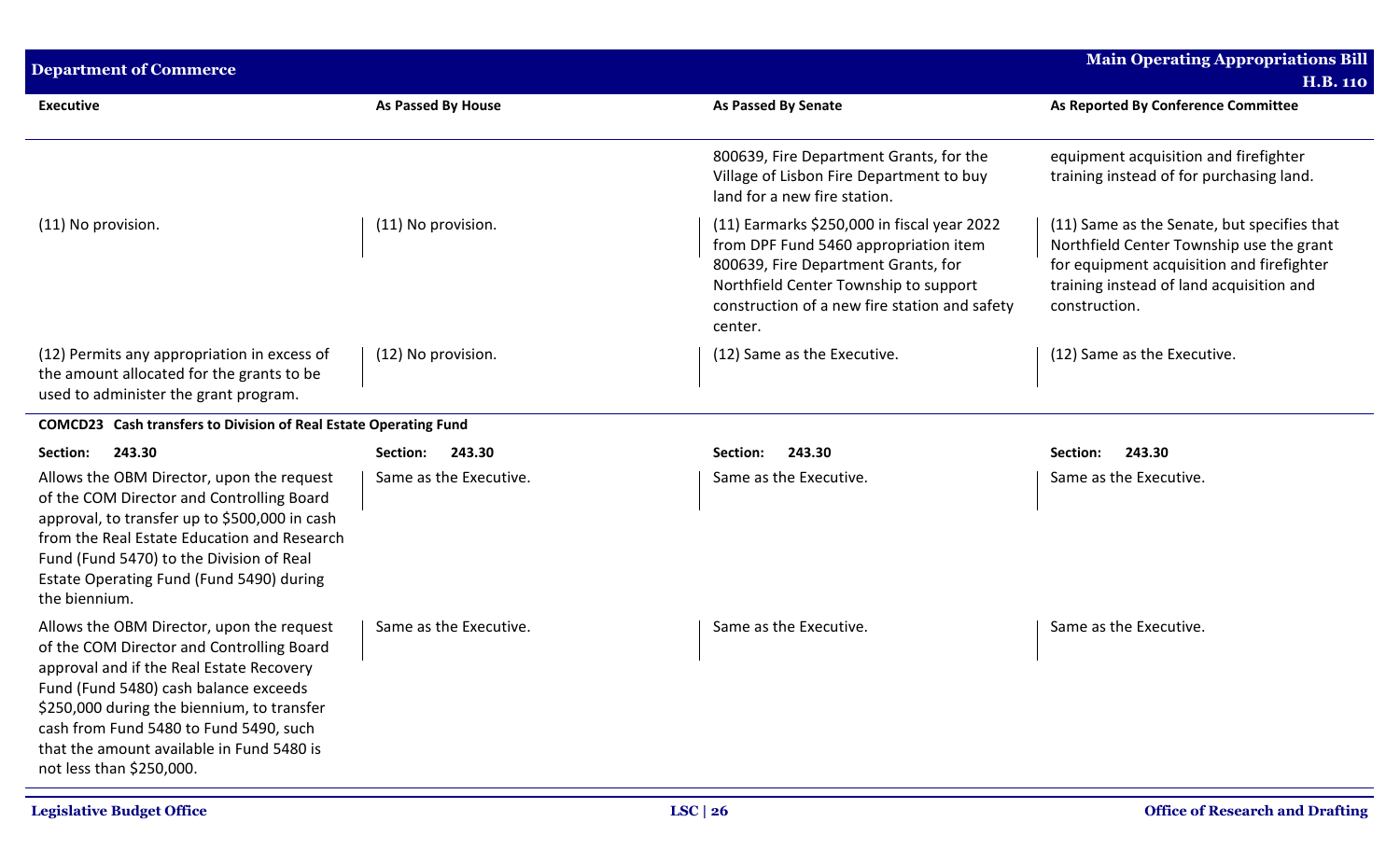| <b>Main Operating Appropriations Bill</b><br><b>Department of Commerce</b><br><b>H.B. 110</b>                                                                                                                                                                                                                                                                                                               |                        |                            |                                     |  |  |
|-------------------------------------------------------------------------------------------------------------------------------------------------------------------------------------------------------------------------------------------------------------------------------------------------------------------------------------------------------------------------------------------------------------|------------------------|----------------------------|-------------------------------------|--|--|
| <b>Executive</b>                                                                                                                                                                                                                                                                                                                                                                                            | As Passed By House     | <b>As Passed By Senate</b> | As Reported By Conference Committee |  |  |
| COMCD24 Cash transfers to Real Estate Appraiser Operating Fund                                                                                                                                                                                                                                                                                                                                              |                        |                            |                                     |  |  |
| 243.30<br>Section:                                                                                                                                                                                                                                                                                                                                                                                          | 243.30<br>Section:     | 243.30<br>Section:         | 243.30<br>Section:                  |  |  |
| Allows the OBM Director, upon the request<br>of the COM Director and Controlling Board<br>approval and if the Real Estate Appraiser<br>Recovery Fund (Fund 4B20) cash balance<br>exceeds \$200,000 during the biennium, to<br>transfer cash from Fund 4B20 to the Real<br><b>Estate Appraiser Operating Fund (Fund</b><br>6A40), such that the amount available in<br>Fund 4B20 is not less than \$200,000. | Same as the Executive. | Same as the Executive.     | Same as the Executive.              |  |  |
| COMCD25 Cash transfers to Home Inspector Operating Fund and the Home Inspector Recovery Fund                                                                                                                                                                                                                                                                                                                |                        |                            |                                     |  |  |
| 243.30<br>Section:                                                                                                                                                                                                                                                                                                                                                                                          | 243.30<br>Section:     | 243.30<br>Section:         | 243.30<br>Section:                  |  |  |
| Allows the OBM Director, upon the request<br>of the COM Director and Controlling Board<br>approval, to transfer up to \$500,000 in cash<br>from the Division of Securities Fund (Fund<br>5500) as follows: up to \$400,000 in cash to<br>the Home Inspector Operating Fund (Fund<br>5VC0) and up to \$100,000 in cash to the<br>Home Inspector Recovery Fund (Fund 5VD0).                                   | Same as the Executive. | Same as the Executive.     | Same as the Executive.              |  |  |
| Requires the OBM Director, in consultation                                                                                                                                                                                                                                                                                                                                                                  | Same as the Executive. | Same as the Executive.     | Same as the Executive.              |  |  |

sufficient to sustain operations.

with the COM Director, to establish a

repayment schedule to fully repay the cash transferred from the Divisions of Securities Fund (Fund 5500) when revenue deposited into Fund 5VC0 and Fund 5VD0 are deemed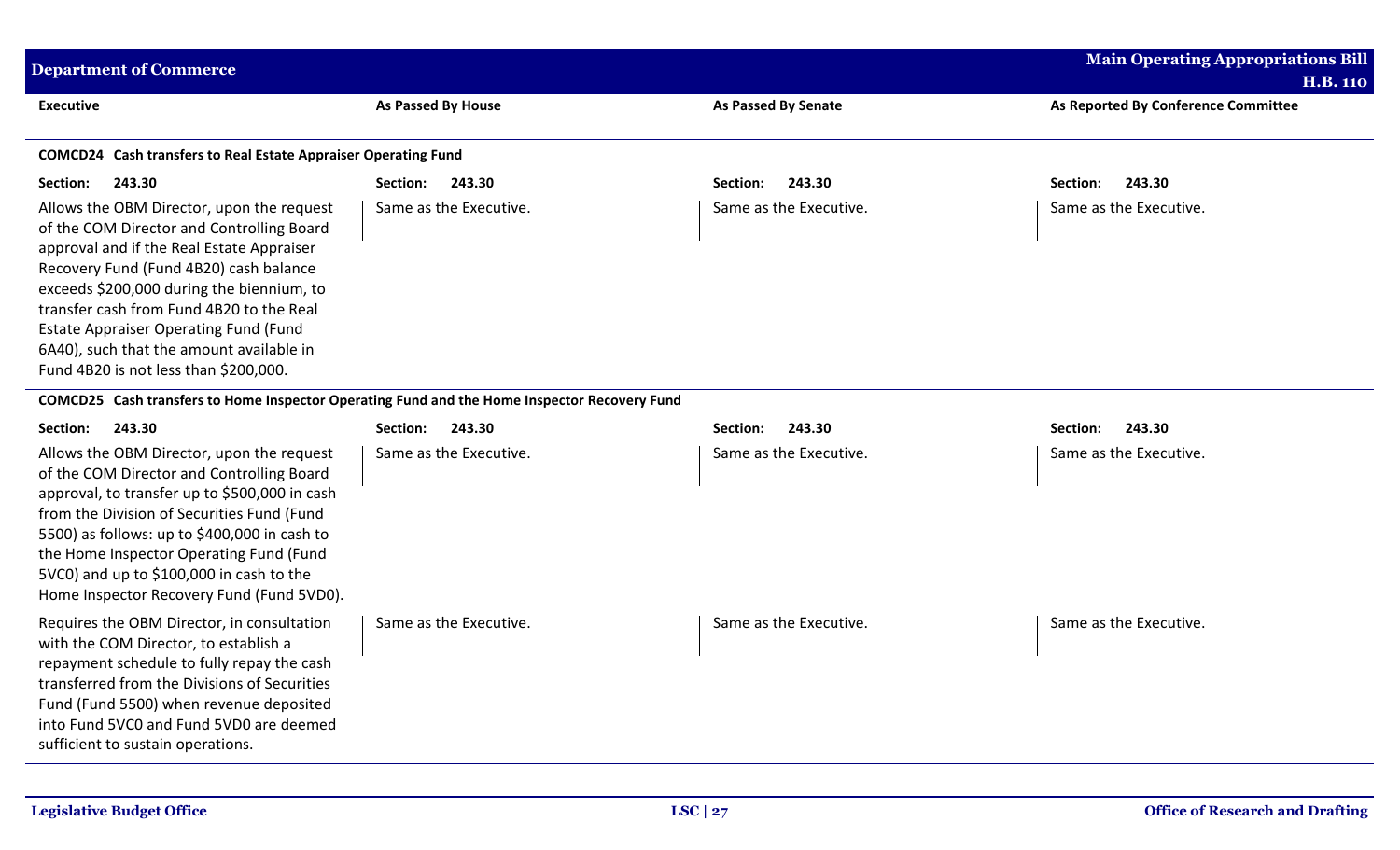| <b>Department of Commerce</b>                                                                                                                                                                                                                                                                                                                                                                                                                                                                                                      |                                                                                                                                                                                            |                            | <b>Main Operating Appropriations Bill</b><br><b>H.B. 110</b> |
|------------------------------------------------------------------------------------------------------------------------------------------------------------------------------------------------------------------------------------------------------------------------------------------------------------------------------------------------------------------------------------------------------------------------------------------------------------------------------------------------------------------------------------|--------------------------------------------------------------------------------------------------------------------------------------------------------------------------------------------|----------------------------|--------------------------------------------------------------|
| <b>Executive</b>                                                                                                                                                                                                                                                                                                                                                                                                                                                                                                                   | As Passed By House                                                                                                                                                                         | <b>As Passed By Senate</b> | As Reported By Conference Committee                          |
| Information Technology Development Fund and InnovateOhio<br>DASCD23                                                                                                                                                                                                                                                                                                                                                                                                                                                                |                                                                                                                                                                                            |                            |                                                              |
| Section:<br>207.45                                                                                                                                                                                                                                                                                                                                                                                                                                                                                                                 | 207.45<br>Section:                                                                                                                                                                         | 512.190<br>Section:        | 512.190<br>Section:                                          |
| Establishes the Information Technology<br>Development Fund (Fund 5LJ0). Specifies<br>that Fund 5LJ0 appropriation item 100661,<br>IT Development, be used by DAS to pay the<br>costs of modernizing the state's information<br>technology management and investment<br>practices to a statewide methodology<br>supporting development of enterprise<br>solutions. Allows the appropriation item to<br>be used to pay the costs of enterprise<br>information technology initiatives affecting<br>state agencies or their customers. | Same as the Executive but earmarks<br>\$250,000 in FY 2022 for use by the Office of<br>InnovateOhio to support the web-based<br>liquor permit project under the Department<br>of Commerce. | Same as the House.         | Same as the House.                                           |
| Allows the Director of DAS, with approval<br>from the Director of OBM, to charge state<br>agencies an information technology<br>development assessment based on state<br>agencies' information technology<br>expenditures or other methodology and to<br>entities that are not state agencies to offset<br>the cost of specific technology events or<br>service. Requires the revenues from this<br>assessment to be deposited into Fund 5LJ0.                                                                                     | Same as the Executive.                                                                                                                                                                     | Same as the Executive.     | Same as the Executive.                                       |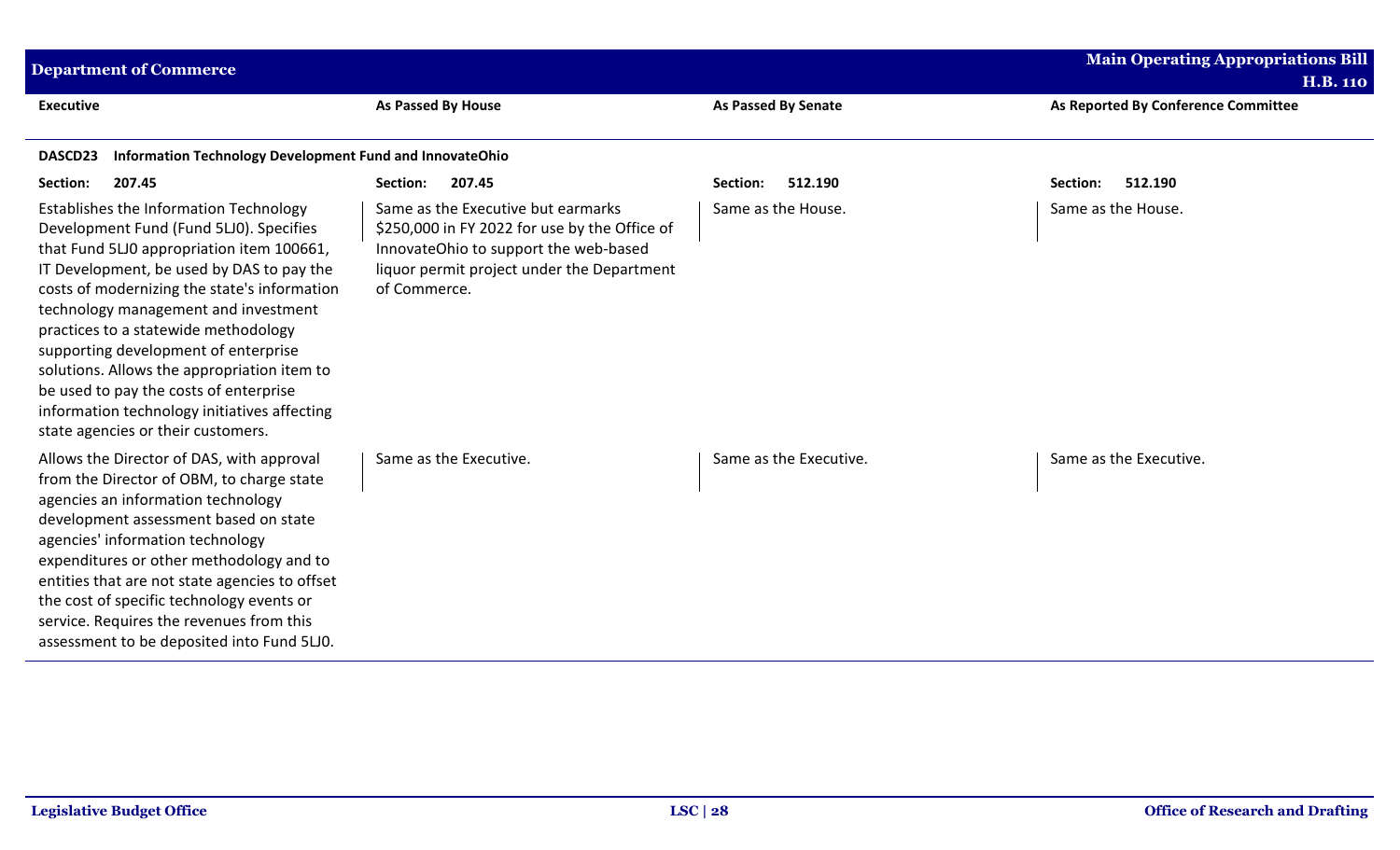|                             | <b>Department of Commerce</b>                                                                                                                                                                                                                                                                                                                                                                                                                                                                                                                                                                                                                                                                                                                   |                    |                                                                                                                                        |             |                                                                                                                                        |             | <b>Main Operating Appropriations Bill</b>                                                                                              |  |
|-----------------------------|-------------------------------------------------------------------------------------------------------------------------------------------------------------------------------------------------------------------------------------------------------------------------------------------------------------------------------------------------------------------------------------------------------------------------------------------------------------------------------------------------------------------------------------------------------------------------------------------------------------------------------------------------------------------------------------------------------------------------------------------------|--------------------|----------------------------------------------------------------------------------------------------------------------------------------|-------------|----------------------------------------------------------------------------------------------------------------------------------------|-------------|----------------------------------------------------------------------------------------------------------------------------------------|--|
|                             |                                                                                                                                                                                                                                                                                                                                                                                                                                                                                                                                                                                                                                                                                                                                                 |                    |                                                                                                                                        |             |                                                                                                                                        |             | <b>H.B. 110</b>                                                                                                                        |  |
| <b>Executive</b>            |                                                                                                                                                                                                                                                                                                                                                                                                                                                                                                                                                                                                                                                                                                                                                 | As Passed By House |                                                                                                                                        |             | <b>As Passed By Senate</b>                                                                                                             |             | As Reported By Conference Committee                                                                                                    |  |
|                             |                                                                                                                                                                                                                                                                                                                                                                                                                                                                                                                                                                                                                                                                                                                                                 |                    |                                                                                                                                        |             |                                                                                                                                        |             |                                                                                                                                        |  |
| OBMCD9                      | OBM oversight over certain fund allocations                                                                                                                                                                                                                                                                                                                                                                                                                                                                                                                                                                                                                                                                                                     |                    |                                                                                                                                        |             |                                                                                                                                        |             |                                                                                                                                        |  |
| <b>R.C.</b>                 | 121.08, 121.084, 169.05, 901.91,<br>1121.30, 1181.06, 1321.21, 1707.37,<br>1733.321, 3701.831, 3737.71,<br>3745.014, 4735.211, 4763.15                                                                                                                                                                                                                                                                                                                                                                                                                                                                                                                                                                                                          | <b>R.C.</b>        | 121.08, 121.084, 169.05, 901.91,<br>1121.30, 1181.06, 1321.21, 1707.37,<br>1733.321, 3701.831, 3737.71,<br>3745.014, 4735.211, 4763.15 | <b>R.C.</b> | 121.08, 121.084, 169.05, 901.91,<br>1121.30, 1181.06, 1321.21, 1707.37,<br>1733.321, 3701.831, 3737.71,<br>3745.014, 4735.211, 4763.15 | <b>R.C.</b> | 121.08, 121.084, 169.05, 901.91,<br>1121.30, 1181.06, 1321.21, 1707.37,<br>1733.321, 3701.831, 3737.71,<br>3745.014, 4735.211, 4763.15 |  |
| Fund.                       | Eliminates the Director of Budget and<br>Management's oversight regarding internal<br>agency fund assessments and allocations for<br>the following funds: Division of<br>Administration Fund, Unclaimed Funds Trust<br>Fund, Division of Securities Fund, Industrial<br>Compliance Operating Fund, Division of Real<br>Estate Operating Fund, Real Estate Appraiser<br>Operating Fund, State Fire Marshal's Fund,<br>Banks Fund, Consumer Finance Fund, Credit<br>Unions Fund, and Financial Institutions Fund<br>(all administered by the Department of<br>Commerce); the Department of Agriculture's<br>operating funds; the Department of Health's<br>operating funds; and the Environmental<br>Protection Agency's Central Support Indirect |                    | Same as the Executive.                                                                                                                 |             | Same as the Executive.                                                                                                                 |             | Same as the Executive.                                                                                                                 |  |
| <b>Fiscal effect: None.</b> |                                                                                                                                                                                                                                                                                                                                                                                                                                                                                                                                                                                                                                                                                                                                                 |                    | Fiscal effect: Same as the Executive.                                                                                                  |             | <b>Fiscal effect: Same as the Executive.</b>                                                                                           |             | <b>Fiscal effect: Same as the Executive.</b>                                                                                           |  |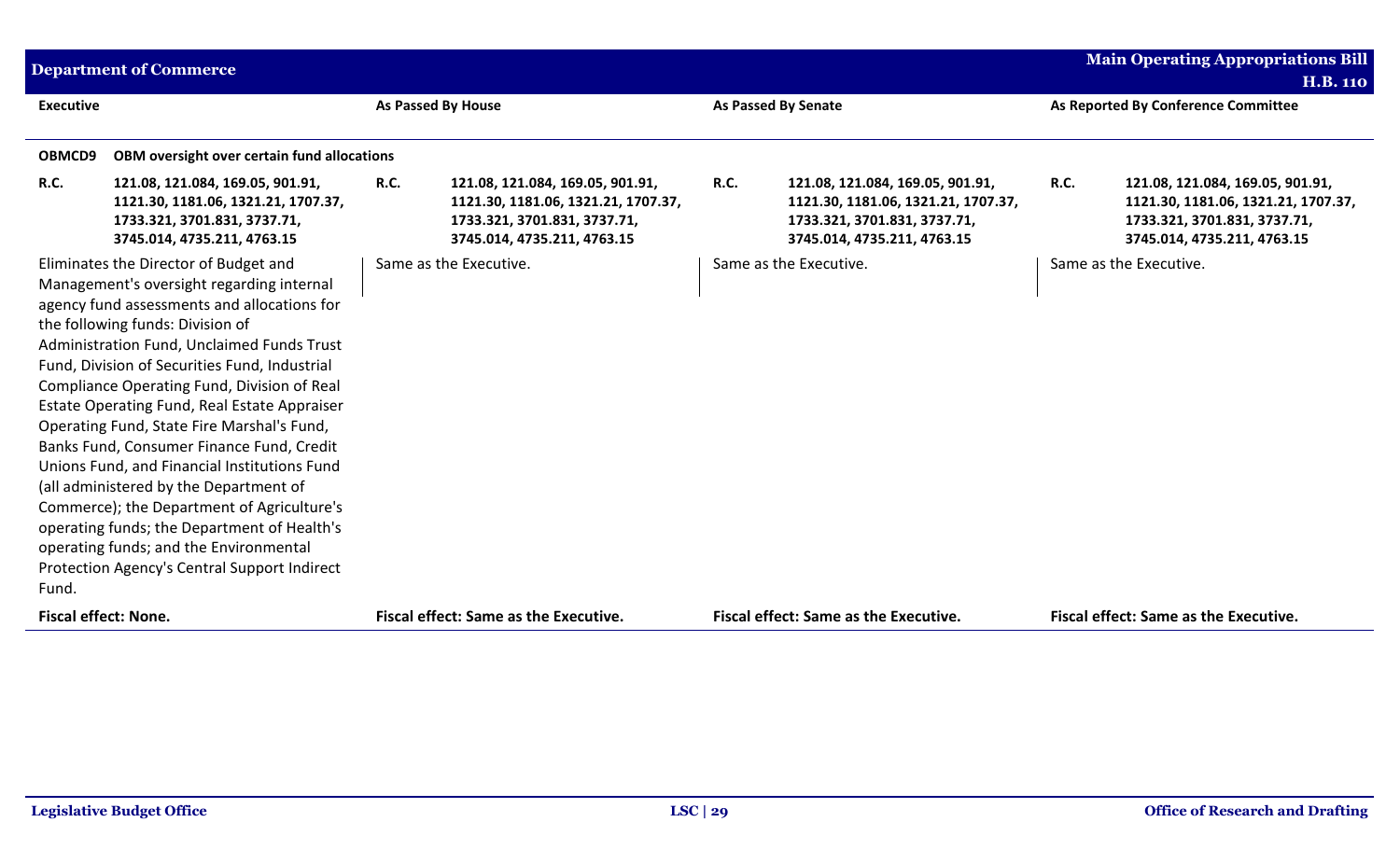| <b>Department of Commerce</b>            |                                                                                                                                                                                                                                                                                                                                                                                                                                                                                | <b>Main Operating Appropriations Bill</b><br><b>H.B. 110</b> |                                     |  |
|------------------------------------------|--------------------------------------------------------------------------------------------------------------------------------------------------------------------------------------------------------------------------------------------------------------------------------------------------------------------------------------------------------------------------------------------------------------------------------------------------------------------------------|--------------------------------------------------------------|-------------------------------------|--|
| <b>Executive</b>                         | As Passed By House                                                                                                                                                                                                                                                                                                                                                                                                                                                             | As Passed By Senate                                          | As Reported By Conference Committee |  |
| <b>OBMCD51 Unclaimed Fund remittance</b> |                                                                                                                                                                                                                                                                                                                                                                                                                                                                                |                                                              |                                     |  |
|                                          | 509.30<br><b>Section:</b>                                                                                                                                                                                                                                                                                                                                                                                                                                                      |                                                              |                                     |  |
| No provision.                            | Creates the Law Enforcement<br>Reimbursement Training Fund (Fund 5XZ0)<br>in the state treasury and requires the<br>Director of OBM, on July 1, 2021, or as soon<br>as possible thereafter, to request the<br>Director of Commerce to remit \$15,000,000<br>of unclaimed funds that have been reported<br>by holders of unclaimed funds and remained<br>unclaimed for 30 years or more for deposit<br>into Fund 5XZ0. Requires the Director of<br>Commerce to remit the funds. | No provision.                                                | No provision.                       |  |